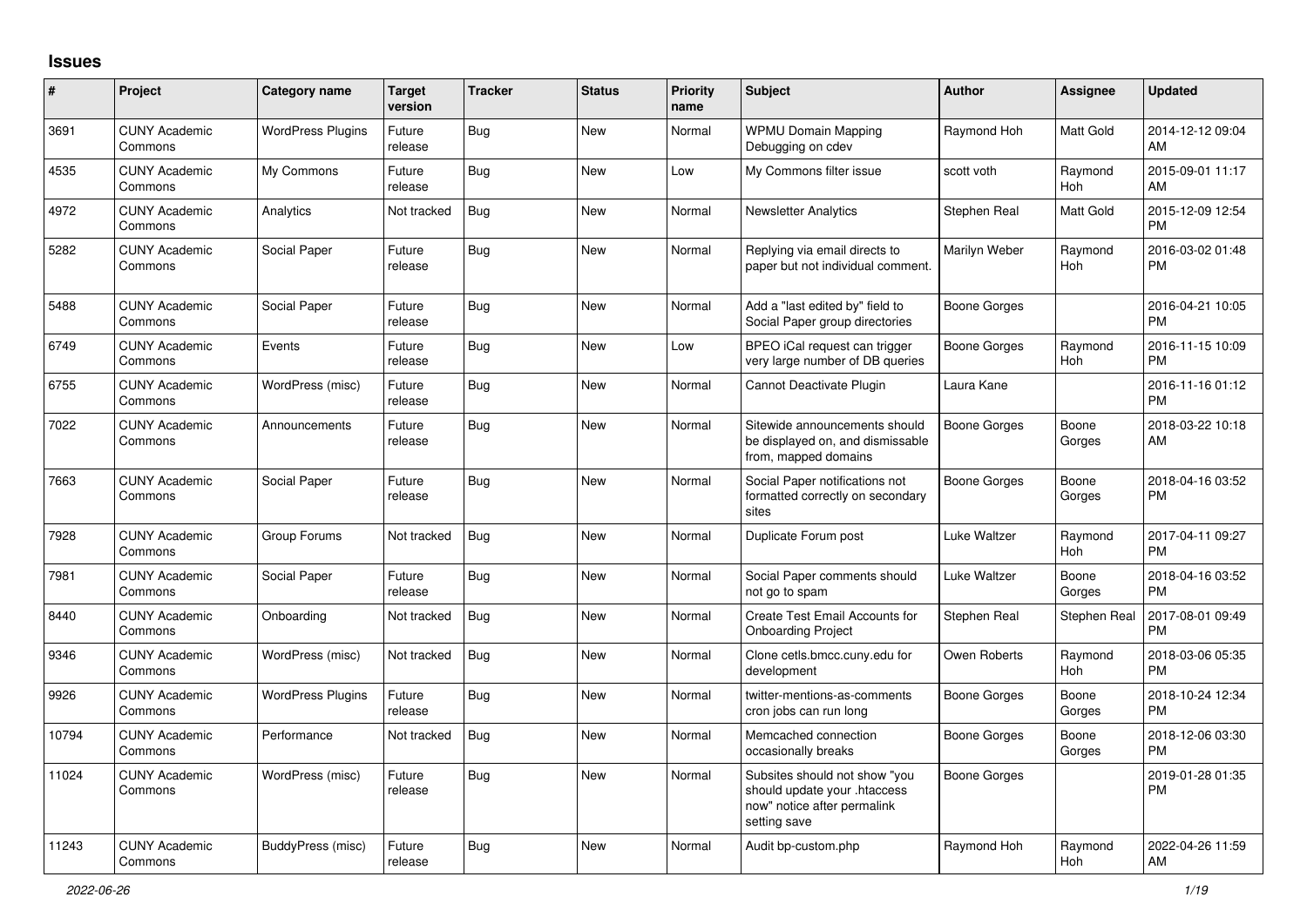| #     | Project                         | <b>Category name</b>     | <b>Target</b><br>version | <b>Tracker</b> | <b>Status</b> | <b>Priority</b><br>name | <b>Subject</b>                                                               | <b>Author</b>           | <b>Assignee</b>       | <b>Updated</b>                |
|-------|---------------------------------|--------------------------|--------------------------|----------------|---------------|-------------------------|------------------------------------------------------------------------------|-------------------------|-----------------------|-------------------------------|
| 11392 | <b>CUNY Academic</b><br>Commons |                          | Future<br>release        | <b>Bug</b>     | New           | Normal                  | Migrate users away from<br><b>StatPress</b>                                  | <b>Boone Gorges</b>     |                       | 2019-04-23 03:53<br><b>PM</b> |
| 11879 | <b>CUNY Academic</b><br>Commons |                          | Not tracked              | Bug            | <b>New</b>    | Normal                  | Hypothesis comments appearing<br>on multiple, different pdfs across<br>blogs | Laurie Hurson           | Laurie Hurson         | 2019-09-19 02:39<br>PM        |
| 12438 | <b>CUNY Academic</b><br>Commons | Courses                  | Not tracked              | Bug            | <b>New</b>    | Normal                  | Site appearing twice                                                         | Laurie Hurson           | Boone<br>Gorges       | 2020-02-18 01:34<br><b>PM</b> |
| 12573 | <b>CUNY Academic</b><br>Commons | <b>WordPress Plugins</b> | Future<br>release        | Bug            | New           | Normal                  | <b>CommentPress Core Issues</b>                                              | scott voth              |                       | 2020-03-24 04:32<br><b>PM</b> |
| 13331 | <b>CUNY Academic</b><br>Commons | Site cloning             | Future<br>release        | <b>Bug</b>     | <b>New</b>    | Normal                  | Combine Site Template and<br>Clone operations                                | <b>Boone Gorges</b>     | Jeremy Felt           | 2021-11-19 12:39<br><b>PM</b> |
| 13430 | <b>CUNY Academic</b><br>Commons | Reply By Email           | Not tracked              | <b>Bug</b>     | <b>New</b>    | Normal                  | Delay in RBE                                                                 | <b>Luke Waltzer</b>     | Raymond<br>Hoh        | 2020-10-13 11:16<br>AM        |
| 13457 | <b>CUNY Academic</b><br>Commons | Group Forums             | 2.0.2                    | <b>Bug</b>     | New           | High                    | Forum post not sending<br>notifications                                      | Filipa Calado           | Raymond<br>Hoh        | 2022-06-14 11:36<br>AM        |
| 13949 | <b>CUNY Academic</b><br>Commons |                          | Not tracked              | Bug            | <b>New</b>    | Normal                  | Continued debugging of runaway<br>MySQL connections                          | Matt Gold               | Boone<br>Gorges       | 2021-09-14 10:42<br>AM        |
| 14496 | <b>CUNY Academic</b><br>Commons | Domain Mapping           | Future<br>release        | Bug            | <b>New</b>    | Normal                  | Mapped domain SSO uses<br>third-party cookies                                | Raymond Hoh             | Raymond<br><b>Hoh</b> | 2021-05-24 04:03<br><b>PM</b> |
| 14792 | <b>CUNY Academic</b><br>Commons |                          |                          | <b>Bug</b>     | <b>New</b>    | Normal                  | Inconsistent email notifications<br>from gravity forms                       | Raffi<br>Khatchadourian |                       | 2021-10-04 01:50<br><b>PM</b> |
| 14908 | <b>CUNY Academic</b><br>Commons | Performance              |                          | <b>Bug</b>     | New           | Normal                  | Stale object cache on cdev                                                   | Raymond Hoh             | Boone<br>Gorges       | 2021-12-07 09:45<br>AM        |
| 14936 | <b>CUNY Academic</b><br>Commons |                          |                          | Bug            | New           | Normal                  | Commons websites blocked by<br>SPS campus network                            | Laurie Hurson           |                       | 2021-11-03 03:57<br><b>PM</b> |
| 14940 | <b>CUNY Academic</b><br>Commons |                          |                          | <b>Bug</b>     | <b>New</b>    | Normal                  | Discrepancy between Commons<br>profile "sites" and actual # of sites         | Laurie Hurson           |                       | 2021-11-08 11:09<br>AM        |
| 14987 | <b>CUNY Academic</b><br>Commons | <b>WordPress Plugins</b> | Future<br>release        | Bug            | <b>New</b>    | Normal                  | Elementor update causes<br>database freeze-up                                | <b>Boone Gorges</b>     | Boone<br>Gorges       | 2021-11-29 12:02<br><b>PM</b> |
| 15757 | <b>CUNY Academic</b><br>Commons |                          |                          | <b>Bug</b>     | <b>New</b>    | Normal                  | Members # do not match                                                       | Laurie Hurson           |                       | 2022-03-30 04:52<br><b>PM</b> |
| 16177 | <b>CUNY Academic</b><br>Commons | Reply By Email           |                          | <b>Bug</b>     | <b>New</b>    | Normal                  | Switch to Inbound mode for RBE                                               | Raymond Hoh             | Raymond<br><b>Hoh</b> | 2022-05-30 04:32<br><b>PM</b> |
| 16199 | <b>CUNY Academic</b><br>Commons | <b>Directories</b>       | 2.0.2                    | Bug            | <b>New</b>    | Normal                  | Removed "Semester" Filter from<br><b>Courses Directory</b>                   | Laurie Hurson           | Boone<br>Gorges       | 2022-06-14 11:36<br>AM        |
| 16255 | <b>CUNY Academic</b><br>Commons | WordPress (misc)         |                          | Bug            | <b>New</b>    | Normal                  | Need to define 'MULTISITE'<br>constant in wp-config.php                      | Raymond Hoh             |                       | 2022-06-19 09:31<br>AM        |
| 16294 | <b>CUNY Academic</b><br>Commons |                          |                          | <b>Bug</b>     | <b>New</b>    | Urgent                  | CAC is down                                                                  | Raffi<br>Khatchadourian |                       | 2022-06-24 02:36<br><b>PM</b> |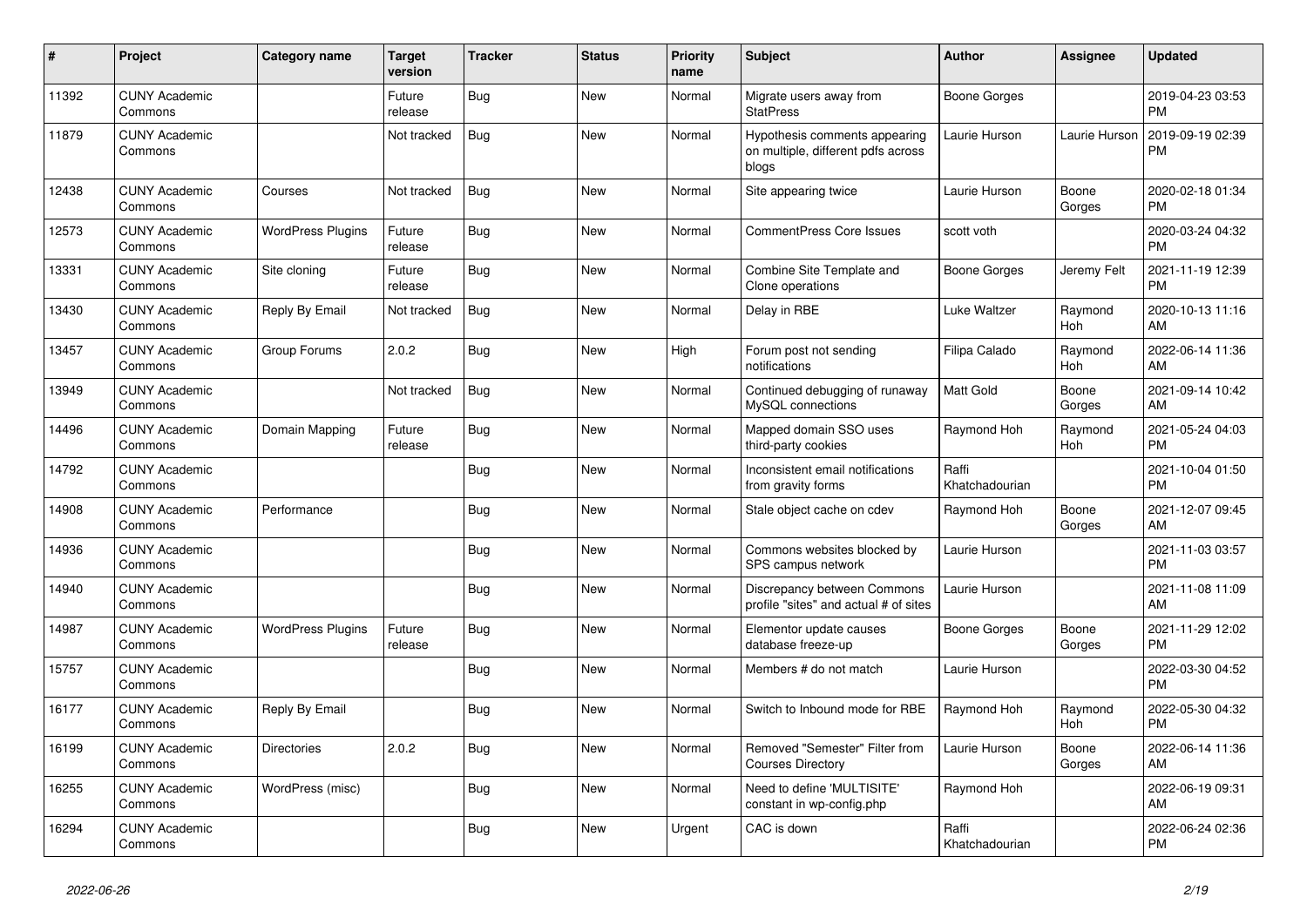| #     | Project                         | <b>Category name</b>     | <b>Target</b><br>version | <b>Tracker</b> | <b>Status</b> | <b>Priority</b><br>name | <b>Subject</b>                                                                                                                                        | Author              | <b>Assignee</b>     | <b>Updated</b>                |
|-------|---------------------------------|--------------------------|--------------------------|----------------|---------------|-------------------------|-------------------------------------------------------------------------------------------------------------------------------------------------------|---------------------|---------------------|-------------------------------|
| 11968 | JustPublics@365<br>MediaCamp    |                          |                          | Feature        | <b>New</b>    | Normal                  | Nanoscience Retractable Display<br>Unit                                                                                                               | Donald Cherry       | Bonnie<br>Eissner   | 2021-02-19 08:50<br>AM        |
| 308   | <b>CUNY Academic</b><br>Commons | Registration             | Future<br>release        | Feature        | <b>New</b>    | Normal                  | Group recommendations for<br>signup process                                                                                                           | <b>Boone Gorges</b> | Samantha<br>Raddatz | 2015-11-09 05:07<br><b>PM</b> |
| 364   | <b>CUNY Academic</b><br>Commons | <b>WordPress Plugins</b> | Future<br>release        | Feature        | New           | Normal                  | <b>Bulletin Board</b>                                                                                                                                 | Matt Gold           |                     | 2015-01-05 08:50<br><b>PM</b> |
| 1166  | <b>CUNY Academic</b><br>Commons | <b>Email Invitations</b> | Future<br>release        | Feature        | New           | Low                     | Better organizational tools for<br>Sent Invites                                                                                                       | Boone Gorges        | Boone<br>Gorges     | 2015-11-09 06:02<br><b>PM</b> |
| 1167  | <b>CUNY Academic</b><br>Commons | <b>Email Invitations</b> | Future<br>release        | Feature        | <b>New</b>    | Low                     | Allow email invitations to be<br>resent                                                                                                               | Boone Gorges        | Boone<br>Gorges     | 2015-11-12 12:53<br>AM        |
| 2753  | <b>CUNY Academic</b><br>Commons | <b>Public Portfolio</b>  | Future<br>release        | Feature        | <b>New</b>    | Normal                  | Create actual actual tagification in<br>academic interests and other<br>fields                                                                        | Micki Kaufman       | Boone<br>Gorges     | 2015-01-05 08:52<br><b>PM</b> |
| 3048  | <b>CUNY Academic</b><br>Commons | <b>Public Portfolio</b>  | Future<br>release        | Feature        | <b>New</b>    | Low                     | Images for rich text profile fields                                                                                                                   | <b>Boone Gorges</b> | Boone<br>Gorges     | 2014-02-19 12:56<br>PM        |
| 3580  | <b>CUNY Academic</b><br>Commons | Group Blogs              | Future<br>release        | Feature        | New           | Normal                  | Multiple blogs per group                                                                                                                              | <b>Boone Gorges</b> | Boone<br>Gorges     | 2018-02-20 02:02<br><b>PM</b> |
| 3615  | <b>CUNY Academic</b><br>Commons | Redmine                  | Not tracked              | Feature        | <b>New</b>    | Low                     | Create Redmine issues via email                                                                                                                       | Dominic Giglio      | Boone<br>Gorges     | 2017-11-16 11:36<br>AM        |
| 3657  | <b>CUNY Academic</b><br>Commons | WordPress (misc)         | Not tracked              | Feature        | <b>New</b>    | Normal                  | Create alert for GC email<br>addresses                                                                                                                | Matt Gold           | Matt Gold           | 2016-04-14 11:29<br><b>PM</b> |
| 4481  | <b>CUNY Academic</b><br>Commons | Events                   | Future<br>release        | Feature        | <b>New</b>    | Normal                  | Group admins/mods should have<br>the ability to unlink an event from<br>the group                                                                     | <b>Boone Gorges</b> | Boone<br>Gorges     | 2017-04-24 03:53<br>PM        |
| 4635  | <b>CUNY Academic</b><br>Commons | Authentication           | Future<br>release        | Feature        | New           | Normal                  | Allow non-WP authentication                                                                                                                           | <b>Boone Gorges</b> | Sonja Leix          | 2019-03-01 02:05<br><b>PM</b> |
| 5050  | <b>CUNY Academic</b><br>Commons | Social Paper             | Future<br>release        | Feature        | New           | Low                     | Making comments visible in SP<br>editing mode (SP suggestion #1)                                                                                      | Marilyn Weber       | Samantha<br>Raddatz | 2019-09-17 11:10<br><b>PM</b> |
| 5052  | <b>CUNY Academic</b><br>Commons | Social Paper             | Future<br>release        | Feature        | <b>New</b>    | Low                     | Sentence by sentence or line by<br>line comments (SP suggestion #3)                                                                                   | Marilyn Weber       | Boone<br>Gorges     | 2016-02-11 10:24<br><b>PM</b> |
| 5053  | <b>CUNY Academic</b><br>Commons | Social Paper             | Future<br>release        | Feature        | <b>New</b>    | Low                     | Scrollable menu to add readers<br>(SP suggestion #4)                                                                                                  | Marilyn Weber       | Samantha<br>Raddatz | 2016-04-21 05:21<br><b>PM</b> |
| 5058  | <b>CUNY Academic</b><br>Commons | Social Paper             | Future<br>release        | Feature        | New           | Low                     | Can there be a clearer signal that<br>even when comments have<br>already been made you add<br>comments by clicking on the side?<br>(SP suggestion #5) | Marilyn Weber       | Samantha<br>Raddatz | 2016-02-11 10:24<br>PM        |
| 5199  | <b>CUNY Academic</b><br>Commons | Social Paper             | Future<br>release        | Feature        | New           | Normal                  | add tables to the SP editor                                                                                                                           | Marilyn Weber       |                     | 2016-10-24 11:27<br>AM        |
| 5205  | <b>CUNY Academic</b><br>Commons | Social Paper             | Future<br>release        | Feature        | New           | Normal                  | Social Paper folders                                                                                                                                  | Marilyn Weber       |                     | 2016-02-11 10:24<br><b>PM</b> |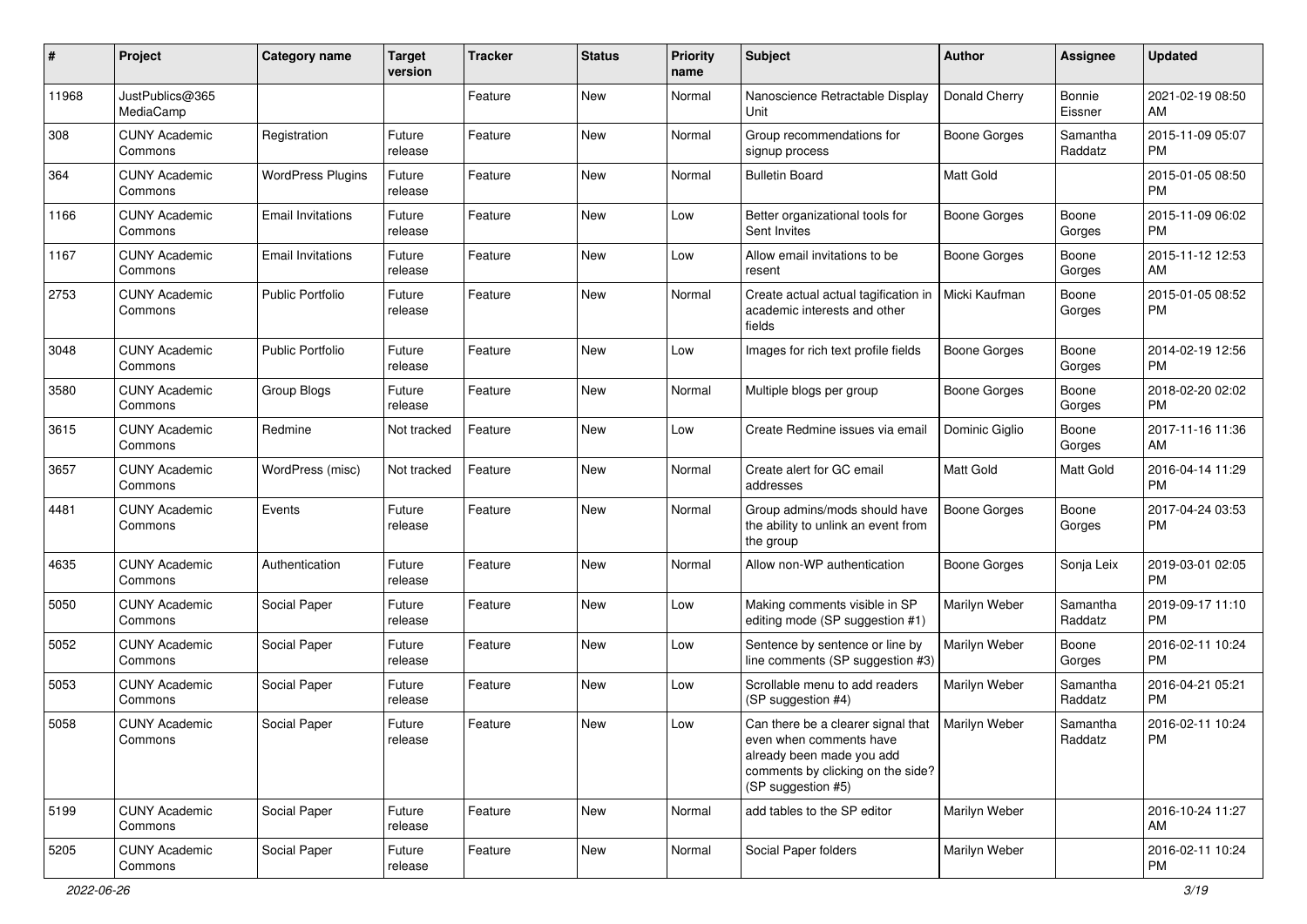| #     | Project                         | <b>Category name</b>       | <b>Target</b><br>version | <b>Tracker</b> | <b>Status</b> | <b>Priority</b><br>name | Subject                                                                                                                                      | Author                  | Assignee            | <b>Updated</b>                |
|-------|---------------------------------|----------------------------|--------------------------|----------------|---------------|-------------------------|----------------------------------------------------------------------------------------------------------------------------------------------|-------------------------|---------------------|-------------------------------|
| 5397  | <b>CUNY Academic</b><br>Commons | Social Paper               | Future<br>release        | Feature        | New           | Normal                  | frustrating to have to<br>enable/disable in SP                                                                                               | Marilyn Weber           | Samantha<br>Raddatz | 2016-04-20 03:39<br><b>PM</b> |
| 5489  | <b>CUNY Academic</b><br>Commons | Social Paper               | Future<br>release        | Feature        | New           | Normal                  | Asc/desc sorting for Social Paper<br>directories                                                                                             | <b>Boone Gorges</b>     |                     | 2016-04-21 10:06<br><b>PM</b> |
| 5679  | <b>CUNY Academic</b><br>Commons | Analytics                  | Not tracked              | Feature        | New           | Normal                  | Logged In Users for GA                                                                                                                       | Valerie Townsend        | Valerie<br>Townsend | 2016-06-11 09:49<br>AM        |
| 5992  | <b>CUNY Academic</b><br>Commons | <b>Email Notifications</b> | Future<br>release        | Feature        | <b>New</b>    | Normal                  | Changing the From line of<br>autogenerated blog emails                                                                                       | Marilyn Weber           |                     | 2018-09-27 05:19<br><b>PM</b> |
| 6078  | <b>CUNY Academic</b><br>Commons | <b>Blogs (BuddyPress)</b>  | Future<br>release        | Feature        | New           | Normal                  | <b>Explore Adding Network Blog</b><br>Metadata Plugin                                                                                        | Luke Waltzer            | Luke Waltzer        | 2016-10-11 10:29<br><b>PM</b> |
| 6332  | <b>CUNY Academic</b><br>Commons | WordPress (misc)           | Future<br>release        | Feature        | New           | Normal                  | Allow uploaded files to be marked<br>as private in an ad hoc way                                                                             | <b>Boone Gorges</b>     |                     | 2016-10-17 11:41<br><b>PM</b> |
| 6389  | <b>CUNY Academic</b><br>Commons | <b>BuddyPress Docs</b>     | Future<br>release        | Feature        | New           | Low                     | Make Discussion Area Visible<br>When Editing a Doc                                                                                           | Luke Waltzer            | Boone<br>Gorges     | 2016-10-21 04:16<br><b>PM</b> |
| 8211  | <b>CUNY Academic</b><br>Commons | <b>WordPress Themes</b>    | Future<br>release        | Feature        | New           | Normal                  | Theme Suggestions: Material<br>Design-Inspired Themes                                                                                        | Margaret Galvan         | Margaret<br>Galvan  | 2017-08-07 02:48<br><b>PM</b> |
| 8498  | <b>CUNY Academic</b><br>Commons | <b>WordPress Plugins</b>   | Future<br>release        | Feature        | New           | Low                     | <b>Gravity Forms Email Users</b>                                                                                                             | Raffi<br>Khatchadourian | <b>Matt Gold</b>    | 2017-10-13 12:58<br><b>PM</b> |
| 8835  | <b>CUNY Academic</b><br>Commons | Blogs (BuddyPress)         | Future<br>release        | Feature        | New           | Normal                  | Extend cuny.is shortlinks to sites                                                                                                           | Luke Waltzer            | Boone<br>Gorges     | 2022-04-26 11:59<br>AM        |
| 9420  | <b>CUNY Academic</b><br>Commons | cuny.is                    | Not tracked              | Feature        | New           | Normal                  | Request for http://cuny.is/streams                                                                                                           | Raffi<br>Khatchadourian | Marilyn<br>Weber    | 2018-04-02 10:08<br>AM        |
| 9643  | <b>CUNY Academic</b><br>Commons | Publicity                  | Not tracked              | Feature        | New           | Normal                  | Create a page on the Commons<br>for logos etc.                                                                                               | Stephen Real            | Stephen Real        | 2018-04-24 10:53<br>AM        |
| 9720  | <b>CUNY Academic</b><br>Commons | Authentication             | Future<br>release        | Feature        | New           | Normal                  | The Commons should be an<br>oAuth provider                                                                                                   | <b>Boone Gorges</b>     |                     | 2019-03-01 02:04<br><b>PM</b> |
| 9908  | <b>CUNY Academic</b><br>Commons |                            | Not tracked              | Feature        | <b>New</b>    | Normal                  | Is it possible to send email<br>updates to users (or an email<br>address not on the list) for only a<br>single page AFTER being<br>prompted? | <b>Michael Shields</b>  | scott voth          | 2018-06-11 01:34<br><b>PM</b> |
| 10226 | <b>CUNY Academic</b><br>Commons | Courses                    | Future<br>release        | Feature        | New           | Normal                  | Add "My Courses" to drop down<br>list                                                                                                        | scott voth              | Boone<br>Gorges     | 2021-11-19 12:42<br>PM        |
| 10354 | <b>CUNY Academic</b><br>Commons | Public Portfolio           | Future<br>release        | Feature        | New           | Normal                  | Opt out of Having a Profile Page                                                                                                             | scott voth              | Chris Stein         | 2020-05-12 10:43<br>AM        |
| 11531 | <b>CUNY Academic</b><br>Commons | Events                     | Future<br>release        | Feature        | New           | Normal                  | Main Events calendar should<br>include non-public events that<br>user has access to                                                          | scott voth              | Boone<br>Gorges     | 2019-06-11 10:00<br>AM        |
| 11789 | <b>CUNY Academic</b><br>Commons | Courses                    | Future<br>release        | Feature        | New           | Normal                  | Ability to remove item from<br>Courses list                                                                                                  | Laurie Hurson           | Sonja Leix          | 2019-09-24 12:28<br><b>PM</b> |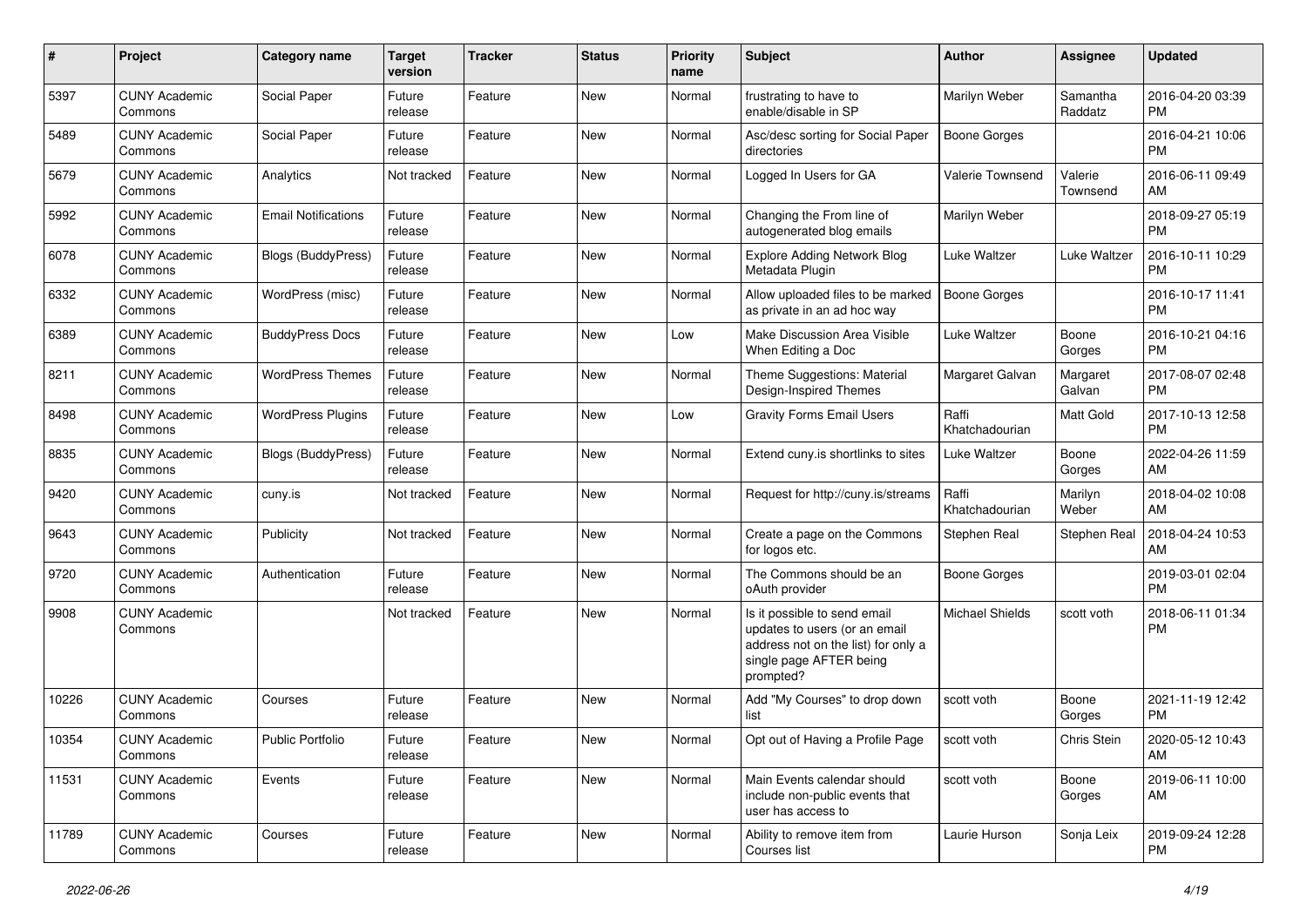| #     | Project                         | <b>Category name</b>           | <b>Target</b><br>version | <b>Tracker</b> | <b>Status</b> | <b>Priority</b><br>name | Subject                                                                                       | Author              | <b>Assignee</b>   | <b>Updated</b>                |
|-------|---------------------------------|--------------------------------|--------------------------|----------------|---------------|-------------------------|-----------------------------------------------------------------------------------------------|---------------------|-------------------|-------------------------------|
| 11834 | <b>CUNY Academic</b><br>Commons | <b>Group Files</b>             | Future<br>release        | Feature        | New           | Normal                  | Improved tools for managing<br>group file folders                                             | <b>Boone Gorges</b> | Sonja Leix        | 2019-09-06 03:55<br><b>PM</b> |
| 11860 | <b>CUNY Academic</b><br>Commons | Registration                   | Future<br>release        | Feature        | <b>New</b>    | Normal                  | Ensure Students Are Aware They<br>Can Use Aliases At Registration                             | scott voth          |                   | 2019-09-24 08:46<br>AM        |
| 12042 | <b>CUNY Academic</b><br>Commons | <b>Email Notifications</b>     | Future<br>release        | Feature        | <b>New</b>    | Normal                  | Improved error logging for BPGES<br>send queue                                                | <b>Boone Gorges</b> | Boone<br>Gorges   | 2021-11-19 12:25<br><b>PM</b> |
| 12091 | <b>CUNY Academic</b><br>Commons | <b>Group Files</b>             | Future<br>release        | Feature        | <b>New</b>    | Normal                  | Improved pre-upload file<br>validation for bp-group-documents                                 | <b>Boone Gorges</b> | Boone<br>Gorges   | 2019-11-14 01:21<br><b>PM</b> |
| 12911 | <b>CUNY Academic</b><br>Commons |                                | Not tracked              | Feature        | <b>New</b>    | Normal                  | Block access to xmlrpc.php based<br>on User-Agent                                             | <b>Boone Gorges</b> | Boone<br>Gorges   | 2020-06-09 05:12<br><b>PM</b> |
| 13048 | <b>CUNY Academic</b><br>Commons | Shortcodes and<br>embeds       | Future<br>release        | Feature        | <b>New</b>    | Normal                  | Jupyter Notebooks support                                                                     | <b>Boone Gorges</b> |                   | 2020-07-14 11:46<br>AM        |
| 13199 | <b>CUNY Academic</b><br>Commons | Group Forums                   | Future<br>release        | Feature        | New           | Normal                  | Favoring Groups over bbPress<br>plugin                                                        | Colin McDonald      | Colin<br>McDonald | 2021-11-19 12:28<br><b>PM</b> |
| 13358 | <b>CUNY Academic</b><br>Commons | Group Forums                   | Future<br>release        | Feature        | New           | Normal                  | Improved UI for group forum<br>threading settings                                             | Boone Gorges        | Raymond<br>Hoh    | 2021-11-19 12:27<br><b>PM</b> |
| 13370 | <b>CUNY Academic</b><br>Commons | Group Library                  | Future<br>release        | Feature        | New           | Normal                  | Library bulk deletion and folder<br>editing                                                   | Colin McDonald      | Boone<br>Gorges   | 2020-10-13 10:41<br>AM        |
| 13466 | <b>CUNY Academic</b><br>Commons | Cavalcade                      | Future<br>release        | Feature        | <b>New</b>    | Normal                  | Automated cleanup for duplicate<br>Cavalcade tasks                                            | Boone Gorges        | Boone<br>Gorges   | 2020-10-13 05:24<br><b>PM</b> |
| 13650 | <b>CUNY Academic</b><br>Commons | Group Library                  | Future<br>release        | Feature        | <b>New</b>    | Normal                  | Forum Attachments in Group<br>Library                                                         | Laurie Hurson       |                   | 2021-11-19 12:30<br><b>PM</b> |
| 13835 | <b>CUNY Academic</b><br>Commons | WordPress (misc)               | Future<br>release        | Feature        | <b>New</b>    | Normal                  | Allow OneSearch widget to have<br>'CUNY' as campus                                            | <b>Boone Gorges</b> | Boone<br>Gorges   | 2021-11-19 12:39<br><b>PM</b> |
| 13891 | <b>CUNY Academic</b><br>Commons | Internal Tools and<br>Workflow | 2.1.0                    | Feature        | <b>New</b>    | Normal                  | Migrate automated linting to<br>GitHub Actions                                                | Boone Gorges        | Jeremy Felt       | 2022-05-26 10:45<br>AM        |
| 14184 | <b>CUNY Academic</b><br>Commons | <b>Public Portfolio</b>        | Future<br>release        | Feature        | <b>New</b>    | Normal                  | Centralized mechanism for storing<br>Campus affiliations                                      | <b>Boone Gorges</b> | Boone<br>Gorges   | 2022-01-04 11:35<br>AM        |
| 14309 | <b>CUNY Academic</b><br>Commons | Group Library                  | Future<br>release        | Feature        | New           | Normal                  | Better handling of<br>bp_group_document file<br>download attempts when file is<br>not present | <b>Boone Gorges</b> | Boone<br>Gorges   | 2021-11-19 12:28<br><b>PM</b> |
| 14394 | <b>CUNY Academic</b><br>Commons |                                | Not tracked              | Feature        | <b>New</b>    | Normal                  | Commons News Site - redesign                                                                  | scott voth          | scott voth        | 2021-09-14 10:46<br>AM        |
| 14787 | <b>CUNY Academic</b><br>Commons | <b>Plugin Packages</b>         | Future<br>release        | Feature        | New           | Normal                  | Creating a "Design" plugin<br>package                                                         | Laurie Hurson       | scott voth        | 2022-04-27 04:56<br>PM        |
| 15194 | <b>CUNY Academic</b><br>Commons | Internal Tools and<br>Workflow | 2.1.0                    | Feature        | New           | Normal                  | PHPCS sniff for un-restored<br>switch_to_blog() calls                                         | Boone Gorges        | Jeremy Felt       | 2022-05-26 10:45<br>AM        |
| 15883 | <b>CUNY Academic</b><br>Commons |                                | 2.1.0                    | Feature        | New           | Normal                  | Release BPGES update                                                                          | Boone Gorges        | Boone<br>Gorges   | 2022-05-26 10:39<br>AM        |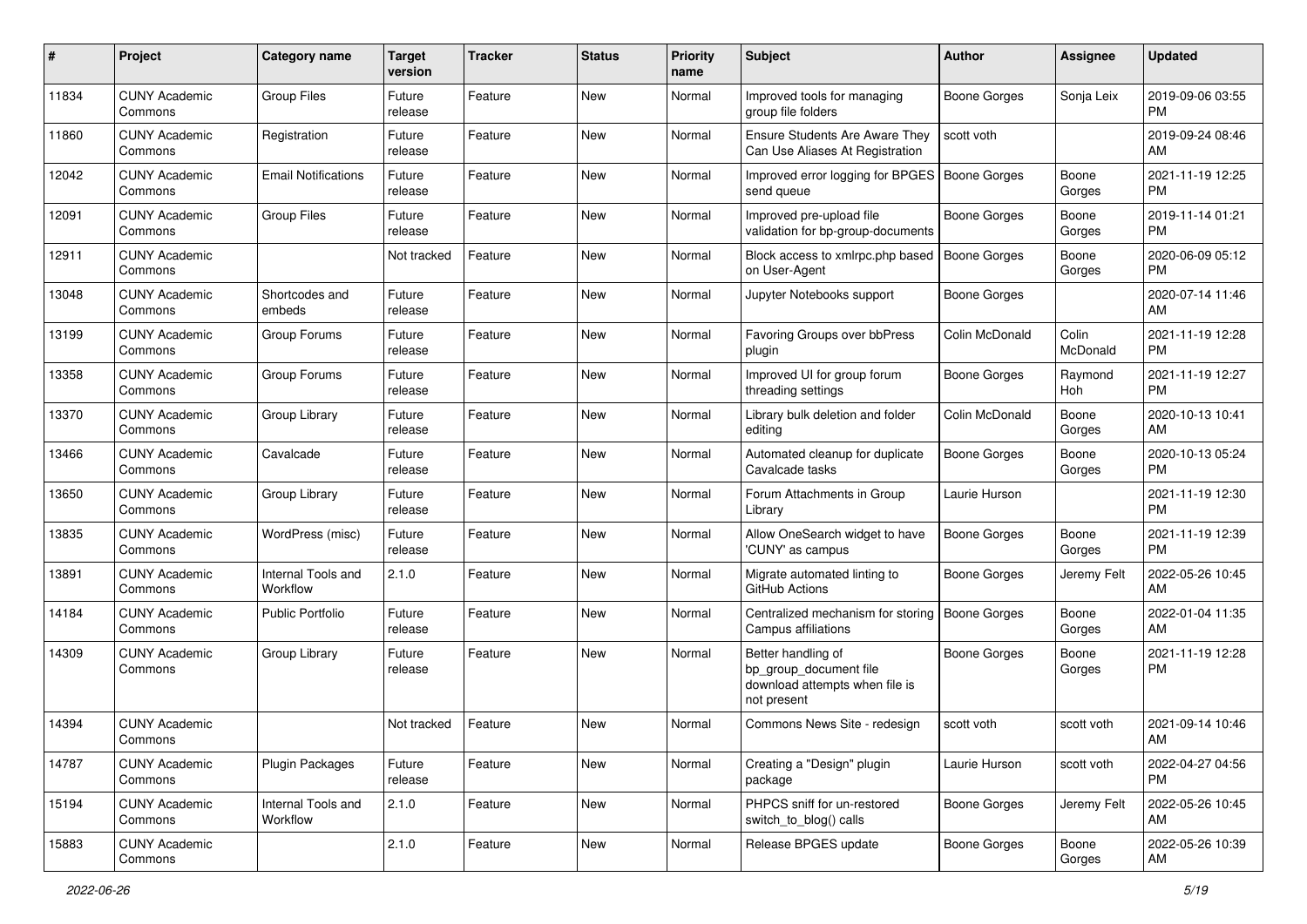| #     | Project                         | <b>Category name</b>     | Target<br>version | <b>Tracker</b> | <b>Status</b> | <b>Priority</b><br>name | <b>Subject</b>                                                  | <b>Author</b>          | <b>Assignee</b>       | <b>Updated</b>                |
|-------|---------------------------------|--------------------------|-------------------|----------------|---------------|-------------------------|-----------------------------------------------------------------|------------------------|-----------------------|-------------------------------|
| 8607  | <b>CUNY Academic</b><br>Commons |                          | Not tracked       | Support        | <b>New</b>    | Normal                  | Paypal?                                                         | Marilyn Weber          | Matt Gold             | 2018-05-15 01:37<br><b>PM</b> |
| 9729  | <b>CUNY Academic</b><br>Commons | <b>SEO</b>               | Not tracked       | Support        | <b>New</b>    | Normal                  | 503 Errors showing on<br>newlaborforum.cuny.edu                 | Diane Krauthamer       | Raymond<br><b>Hoh</b> | 2018-05-22 04:48<br><b>PM</b> |
| 10839 | <b>CUNY Academic</b><br>Commons | About page               | Not tracked       | Support        | New           | Normal                  | <b>Mission Statement Needs</b><br>Revision                      | scott voth             | Matt Gold             | 2018-12-26 10:58<br>AM        |
| 11496 | <b>CUNY Academic</b><br>Commons | <b>Public Portfolio</b>  | 1.15.2            | Support        | <b>New</b>    | Normal                  | Replace Twitter Icon on Member<br>Portfolio page                | scott voth             | Boone<br>Gorges       | 2019-06-06 01:03<br><b>PM</b> |
| 11545 | <b>CUNY Academic</b><br>Commons | <b>WordPress Plugins</b> | Not tracked       | Support        | <b>New</b>    | Normal                  | Twitter searches in WordPress                                   | Gina Cherry            | <b>Matt Gold</b>      | 2019-09-23 01:03<br><b>PM</b> |
| 11624 | <b>CUNY Academic</b><br>Commons | WordPress (misc)         | Not tracked       | Support        | New           | Normal                  | Change pages into posts or swap<br>database for a Commons site? | Stephen Klein          | Raymond<br>Hoh        | 2019-07-09 11:04<br>AM        |
| 11883 | <b>CUNY Academic</b><br>Commons | Help/Codex               | Not tracked       | Support        | <b>New</b>    | Normal                  | Need Embedding Help Page<br>Update (Tableau)                    | <b>Anthony Wheeler</b> | scott voth            | 2019-09-24 08:49<br>AM        |
| 12247 | <b>CUNY Academic</b><br>Commons | Publicity                | Not tracked       | Support        | New           | Normal                  | <b>Screenshot of First Commons</b><br>Homepage                  | scott voth             | scott voth            | 2020-01-14 12:08<br><b>PM</b> |
| 12328 | <b>CUNY Academic</b><br>Commons |                          | Not tracked       | Support        | New           | Normal                  | Sign up Code for Non-CUNY<br>Faculty                            | Laurie Hurson          |                       | 2020-01-28 10:25<br>AM        |
| 12352 | <b>CUNY Academic</b><br>Commons |                          | Not tracked       | Support        | <b>New</b>    | Normal                  | 'posts list" page builder block<br>option                       | Marilyn Weber          |                       | 2020-02-03 01:29<br><b>PM</b> |
| 12382 | <b>CUNY Academic</b><br>Commons | Membership               | Not tracked       | Support        | New           | Normal                  | Email request change                                            | Marilyn Weber          | Marilyn<br>Weber      | 2020-02-06 12:56<br><b>PM</b> |
| 13286 | <b>CUNY Academic</b><br>Commons |                          | Not tracked       | Support        | New           | Normal                  | problem connecting with<br>WordPress app                        | Marilyn Weber          | Raymond<br>Hoh        | 2020-09-08 11:16<br>AM        |
| 14911 | <b>CUNY Academic</b><br>Commons | <b>WordPress Themes</b>  | Not tracked       | Support        | New           | Normal                  | Twentytwentyone theme                                           | Marilyn Weber          |                       | 2021-10-28 10:37<br>AM        |
| 15045 | <b>CUNY Academic</b><br>Commons |                          |                   | Support        | New           | Normal                  | no result for KCeL in the search<br>box on the commons          | Marilyn Weber          |                       | 2021-12-10 11:29<br>AM        |
| 15565 | <b>CUNY Academic</b><br>Commons |                          |                   | Support        | <b>New</b>    | Normal                  | Events - send updates to an email   Marilyn Weber<br>listserv   |                        |                       | 2022-03-10 01:06<br><b>PM</b> |
| 15685 | <b>CUNY Academic</b><br>Commons |                          |                   | Support        | <b>New</b>    | High                    | problem with chrome?                                            | Marilyn Weber          |                       | 2022-04-25 03:40<br><b>PM</b> |
| 15767 | <b>CUNY Academic</b><br>Commons | WordPress (misc)         |                   | Support        | <b>New</b>    | Normal                  | Site loading slowly                                             | scott voth             | Boone<br>Gorges       | 2022-04-04 08:56<br><b>PM</b> |
| 15816 | <b>CUNY Academic</b><br>Commons |                          | Not tracked       | Support        | <b>New</b>    | Normal                  | slow loading at SPS                                             | Marilyn Weber          |                       | 2022-04-05 01:26<br><b>PM</b> |
| 3565  | <b>CUNY Academic</b><br>Commons | My Commons               | Not tracked       | Documentation  | <b>New</b>    | Normal                  | Load Newest inconsistencies                                     | <b>Chris Stein</b>     | scott voth            | 2015-11-09 01:16<br>PM        |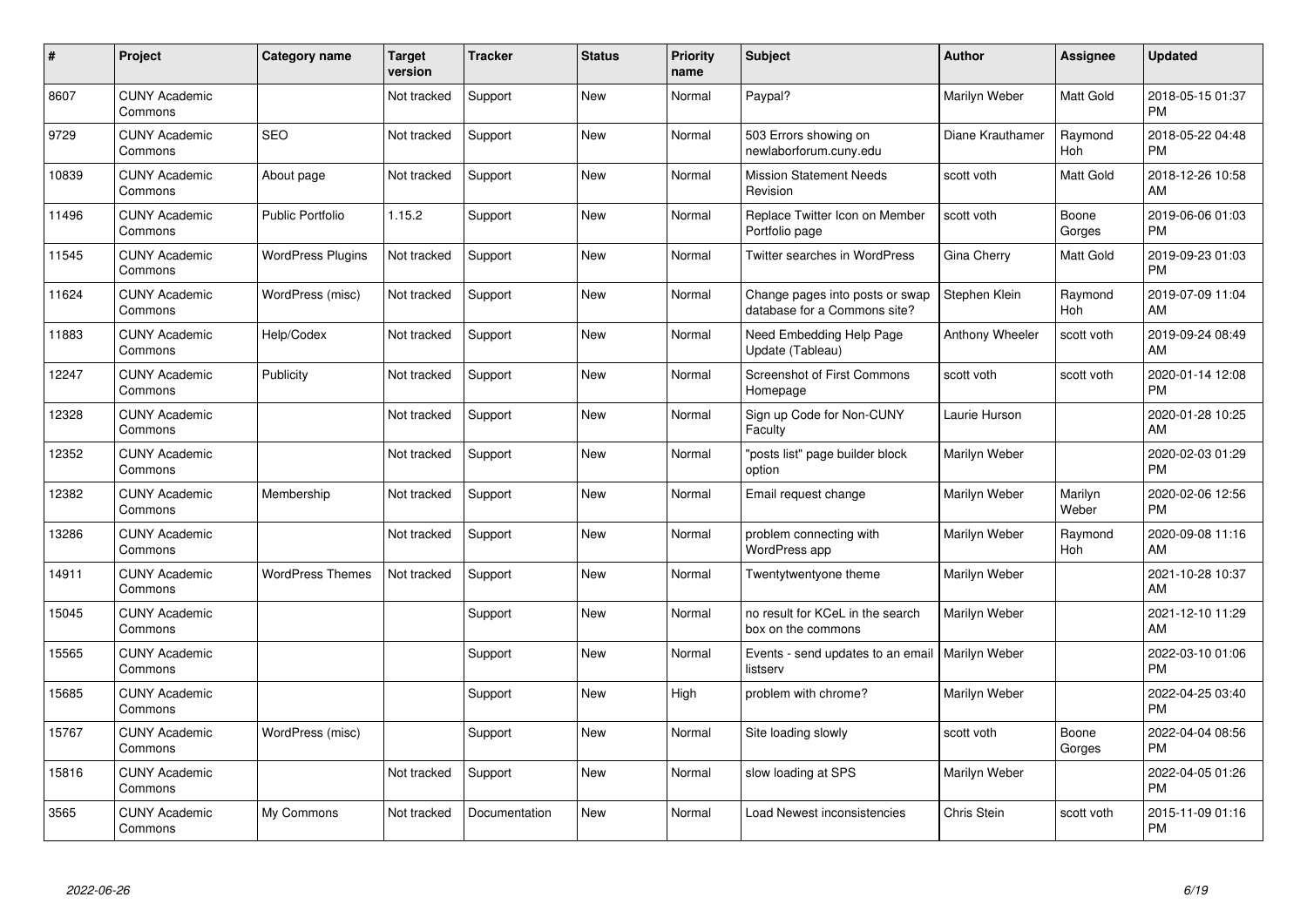| #     | <b>Project</b>                  | Category name               | <b>Target</b><br>version | <b>Tracker</b> | <b>Status</b> | <b>Priority</b><br>name | <b>Subject</b>                                                                       | <b>Author</b>           | <b>Assignee</b>     | <b>Updated</b>                |
|-------|---------------------------------|-----------------------------|--------------------------|----------------|---------------|-------------------------|--------------------------------------------------------------------------------------|-------------------------|---------------------|-------------------------------|
| 12392 | <b>CUNY Academic</b><br>Commons | Help/Codex                  | Not tracked              | Documentation  | <b>New</b>    | Normal                  | <b>Updates to Common Commons</b><br>Questions on Help Page                           | scott voth              | Margaret<br>Galvan  | 2020-02-11 10:53<br>AM        |
| 3506  | <b>CUNY Academic</b><br>Commons | Publicity                   | 1.7                      | Publicity      | <b>New</b>    | Normal                  | Prepare 1.7 email messaging                                                          | Micki Kaufman           | Micki<br>Kaufman    | 2014-10-01 12:36<br><b>PM</b> |
| 3509  | <b>CUNY Academic</b><br>Commons | Publicity                   | 1.7                      | Publicity      | <b>New</b>    | Normal                  | Create 1.7 digital signage imagery                                                   | Micki Kaufman           | Marilyn<br>Weber    | 2014-10-01 12:40<br><b>PM</b> |
| 5298  | <b>CUNY Academic</b><br>Commons |                             | Not tracked              | Publicity      | <b>New</b>    | Normal                  | Survey Pop-Up Text                                                                   | Samantha Raddatz        | Samantha<br>Raddatz | 2016-03-22 12:27<br><b>PM</b> |
| 6665  | <b>CUNY Academic</b><br>Commons |                             | Not tracked              | Publicity      | <b>New</b>    | Normal                  | Dead Link in 1.10 announcement<br>post                                               | Paige Dupont            | Stephen Real        | 2016-12-01 03:11<br><b>PM</b> |
| 11393 | <b>CUNY Academic</b><br>Commons |                             | Not tracked              | Publicity      | New           | Normal                  | After 1.15 release, ceate a hero<br>slide and post about adding a site<br>to a group | scott voth              | Patrick<br>Sweeney  | 2019-05-14 10:32<br>AM        |
| 14475 | <b>CUNY Academic</b><br>Commons |                             | Not tracked              | Publicity      | <b>New</b>    | Normal                  | <b>OER Showcase Page</b>                                                             | Laurie Hurson           | Laurie Hurson       | 2021-09-14 10:46<br>AM        |
| 3059  | <b>CUNY Academic</b><br>Commons | Group Forums                | Future<br>release        | Design/UX      | New           | Normal                  | Forum Post Permissable Content<br><b>Explanatory Text</b>                            | <b>Chris Stein</b>      | Chris Stein         | 2015-04-02 11:27<br>AM        |
| 4222  | <b>CUNY Academic</b><br>Commons | <b>User Experience</b>      | Future<br>release        | Design/UX      | <b>New</b>    | Normal                  | Add information to 'Delete<br>Account' page                                          | Samantha Raddatz        | scott voth          | 2015-06-26 11:35<br>AM        |
| 4225  | <b>CUNY Academic</b><br>Commons | DiRT Integration            | Future<br>release        | Design/UX      | <b>New</b>    | Normal                  | Add information to DIRT page (in<br>Create a Group)                                  | Samantha Raddatz        | Matt Gold           | 2015-06-26 03:14<br><b>PM</b> |
| 4226  | <b>CUNY Academic</b><br>Commons | <b>BuddyPress Docs</b>      | Future<br>release        | Design/UX      | New           | Normal                  | Add option to connect a Doc with<br>a Group                                          | Samantha Raddatz        | Samantha<br>Raddatz | 2015-09-09 04:08<br><b>PM</b> |
| 4253  | <b>CUNY Academic</b><br>Commons | <b>Public Portfolio</b>     | Future<br>release        | Design/UX      | <b>New</b>    | Normal                  | Encourage users to add portfolio<br>content                                          | Samantha Raddatz        | Samantha<br>Raddatz | 2015-07-07 11:32<br>AM        |
| 4592  | <b>CUNY Academic</b><br>Commons | Events                      | Future<br>release        | Design/UX      | <b>New</b>    | Normal                  | Event Creation - Venue Dropdown<br>Slow                                              | Samantha Raddatz        | Boone<br>Gorges     | 2015-09-14 04:56<br><b>PM</b> |
| 4622  | <b>CUNY Academic</b><br>Commons | <b>Public Portfolio</b>     | Future<br>release        | Design/UX      | <b>New</b>    | Normal                  | <b>Profile Visibility Settings</b>                                                   | Samantha Raddatz        | Samantha<br>Raddatz | 2015-09-21 12:18<br><b>PM</b> |
| 5182  | <b>CUNY Academic</b><br>Commons | Social Paper                | Future<br>release        | Design/UX      | <b>New</b>    | Normal                  | 'Publishing" a private paper on<br>social paper?                                     | Raffi<br>Khatchadourian | Boone<br>Gorges     | 2016-10-13 04:12<br><b>PM</b> |
| 5183  | <b>CUNY Academic</b><br>Commons | Social Paper                | Future<br>release        | Design/UX      | <b>New</b>    | Normal                  | Creating a new paper when<br>viewing an existing paper                               | Raffi<br>Khatchadourian | Samantha<br>Raddatz | 2016-02-02 12:09<br><b>PM</b> |
| 7624  | <b>CUNY Academic</b><br>Commons | BuddyPress (misc)           | Future<br>release        | Design/UX      | <b>New</b>    | Normal                  | <b>BP Notifications</b>                                                              | Luke Waltzer            | Paige Dupont        | 2017-02-08 10:43<br><b>PM</b> |
| 10439 | <b>CUNY Academic</b><br>Commons | Design                      | 2.1.0                    | Design/UX      | <b>New</b>    | Normal                  | Create Style Guide for Commons                                                       | Sonja Leix              | Sara Cannon         | 2022-06-23 06:20<br><b>PM</b> |
| 10580 | <b>CUNY Academic</b><br>Commons | Information<br>Architecture | Future<br>release        | Design/UX      | <b>New</b>    | Normal                  | Primary nav item review                                                              | Boone Gorges            | Sara Cannon         | 2021-11-19 12:37<br><b>PM</b> |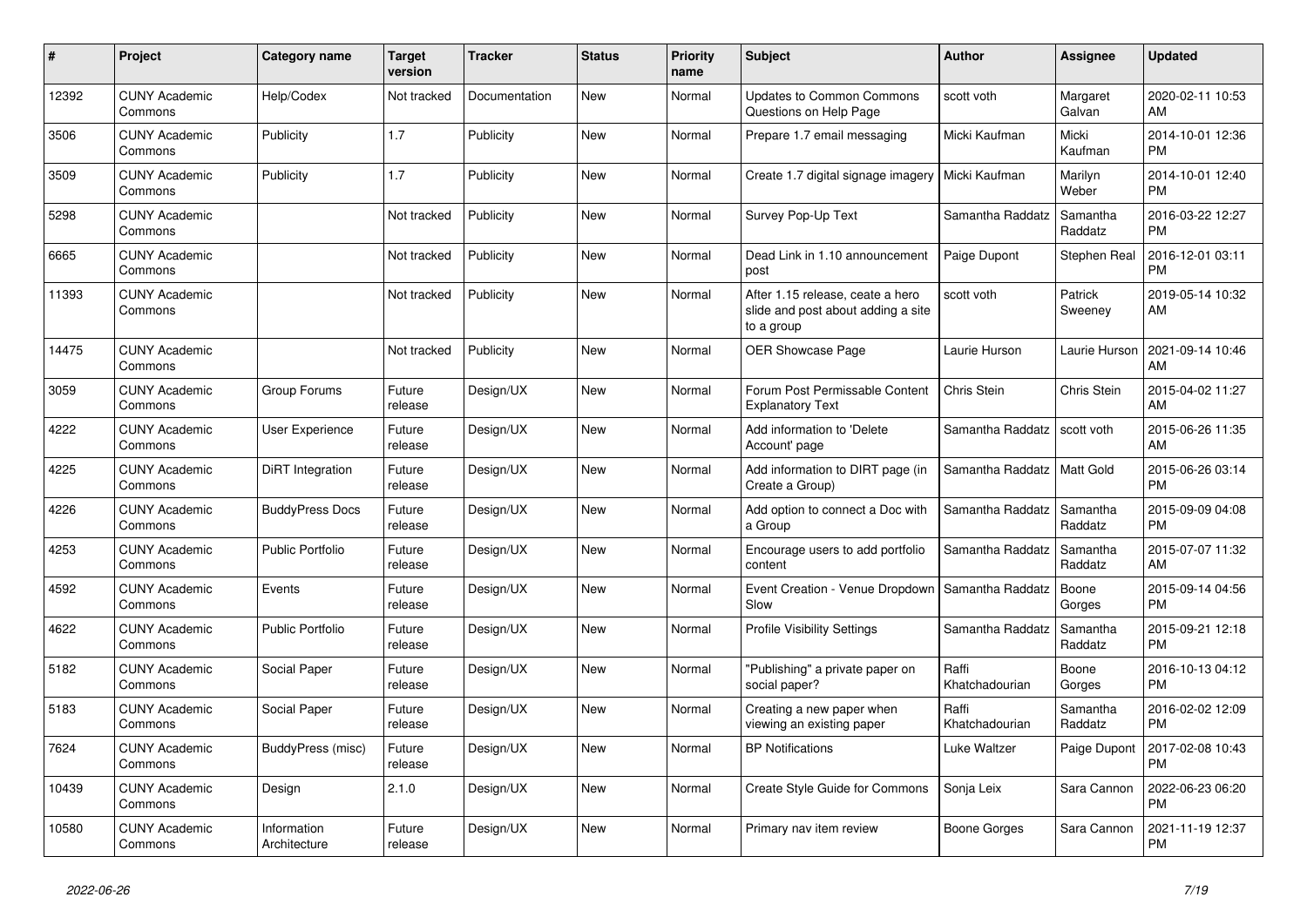| #     | Project                         | <b>Category name</b>      | <b>Target</b><br>version | <b>Tracker</b> | <b>Status</b> | <b>Priority</b><br>name | <b>Subject</b>                                                         | <b>Author</b>           | <b>Assignee</b>       | <b>Updated</b>                |
|-------|---------------------------------|---------------------------|--------------------------|----------------|---------------|-------------------------|------------------------------------------------------------------------|-------------------------|-----------------------|-------------------------------|
| 11843 | <b>CUNY Academic</b><br>Commons | WordPress (misc)          | Future<br>release        | Design/UX      | <b>New</b>    | Normal                  | Tweaking the Gutenberg Editor<br>Interface                             | Laurie Hurson           |                       | 2022-04-26 12:00<br><b>PM</b> |
| 15210 | <b>CUNY Academic</b><br>Commons | Analytics                 | Not tracked              | Design/UX      | <b>New</b>    | Normal                  | Google Analytics improvements                                          | Colin McDonald          | Boone<br>Gorges       | 2022-05-24 10:47<br>AM        |
| 2618  | <b>NYCDH Community</b><br>Site  |                           |                          | <b>Bug</b>     | Assigned      | Low                     | Mark blogs as spam when created   Matt Gold<br>by users marked as spam |                         | Boone<br>Gorges       | 2013-06-09 11:38<br><b>PM</b> |
| 8992  | NYCDH Community<br>Site         |                           |                          | <b>Bug</b>     | Assigned      | Normal                  | Multiple RBE error reports                                             | Matt Gold               | Raymond<br><b>Hoh</b> | 2017-12-11 05:43<br><b>PM</b> |
| 2167  | <b>CUNY Academic</b><br>Commons | WordPress (misc)          | Future<br>release        | <b>Bug</b>     | Assigned      | Normal                  | <b>CAC-Livestream Plugin Issues</b>                                    | Michael Smith           | Dominic<br>Giglio     | 2015-01-02 03:06<br><b>PM</b> |
| 4388  | <b>CUNY Academic</b><br>Commons | WordPress (misc)          | Future<br>release        | <b>Bug</b>     | Assigned      | Normal                  | Repeated request for<br>authentication.                                | Alice.Lynn<br>McMichael | Raymond<br>Hoh        | 2015-08-11 07:35<br><b>PM</b> |
| 4438  | <b>CUNY Academic</b><br>Commons | Events                    | Future<br>release        | <b>Bug</b>     | Assigned      | Normal                  | Events Calendar - Export<br><b>Recurring Events</b>                    | scott voth              | Daniel Jones          | 2016-05-23 04:25<br><b>PM</b> |
| 4661  | <b>CUNY Academic</b><br>Commons | <b>User Experience</b>    | Future<br>release        | <b>Bug</b>     | Assigned      | Normal                  | Simplify Events text                                                   | Matt Gold               | Samantha<br>Raddatz   | 2015-10-02 09:06<br><b>PM</b> |
| 5268  | <b>CUNY Academic</b><br>Commons | Group Forums              | Future<br>release        | <b>Bug</b>     | Assigned      | Normal                  | Long-time to post to multiple<br>groups                                | Luke Waltzer            | Daniel Jones          | 2016-09-07 06:31<br><b>PM</b> |
| 5691  | <b>CUNY Academic</b><br>Commons | <b>Blogs (BuddyPress)</b> | Future<br>release        | Bug            | Assigned      | High                    | Differing numbers on Sites display   Matt Gold                         |                         | Raymond<br>Hoh        | 2016-06-13 01:37<br><b>PM</b> |
| 5827  | <b>CUNY Academic</b><br>Commons | <b>Public Portfolio</b>   | Future<br>release        | <b>Bug</b>     | Assigned      | Normal                  | Academic Interests square<br>bracket links not working                 | scott voth              | Chris Stein           | 2016-08-11 11:59<br><b>PM</b> |
| 6671  | <b>CUNY Academic</b><br>Commons | Reply By Email            | Not tracked              | Bug            | Assigned      | Normal                  | "Post too often" RBE error<br>message                                  | Matt Gold               | Raymond<br>Hoh        | 2016-11-11 09:55<br>AM        |
| 6995  | <b>CUNY Academic</b><br>Commons | Home Page                 | Not tracked              | <b>Bug</b>     | Assigned      | Normal                  | member filter on homepage not<br>working                               | <b>Matt Gold</b>        | Raymond<br>Hoh        | 2016-12-11 09:46<br><b>PM</b> |
| 9835  | <b>CUNY Academic</b><br>Commons | Group Forums              | Future<br>release        | Bug            | Assigned      | Normal                  | add a "like" function?                                                 | Marilyn Weber           | <b>Erik Trainer</b>   | 2018-06-05 01:49<br><b>PM</b> |
| 12436 | <b>CUNY Academic</b><br>Commons |                           | Not tracked              | Bug            | Assigned      | Normal                  | Nightly system downtime                                                | Boone Gorges            |                       | 2020-08-01 09:30<br>AM        |
| 2571  | <b>NYCDH Community</b><br>Site  |                           |                          | Feature        | Assigned      | Normal                  | Add Google custom search box to<br>homepage                            | <b>Mark Newton</b>      | Raymond<br>Hoh        | 2013-05-18 07:49<br><b>PM</b> |
| 2574  | <b>NYCDH Community</b><br>Site  |                           |                          | Feature        | Assigned      | Normal                  | Add Way to Upload Files to<br>Groups                                   | Mark Newton             | Raymond<br><b>Hoh</b> | 2013-05-18 07:46<br><b>PM</b> |
| 2577  | <b>NYCDH Community</b><br>Site  |                           |                          | Feature        | Assigned      | Low                     | Investigate Potential to Add Links<br>to the Forum                     | <b>Mark Newton</b>      | Alex Gil              | 2013-05-16 09:40<br><b>PM</b> |
| 58    | <b>CUNY Academic</b><br>Commons | BuddyPress (misc)         | Future<br>release        | Feature        | Assigned      | Low                     | Make member search sortable by<br>last name                            | Roberta Brody           | Boone<br>Gorges       | 2010-08-26 02:38<br>PM        |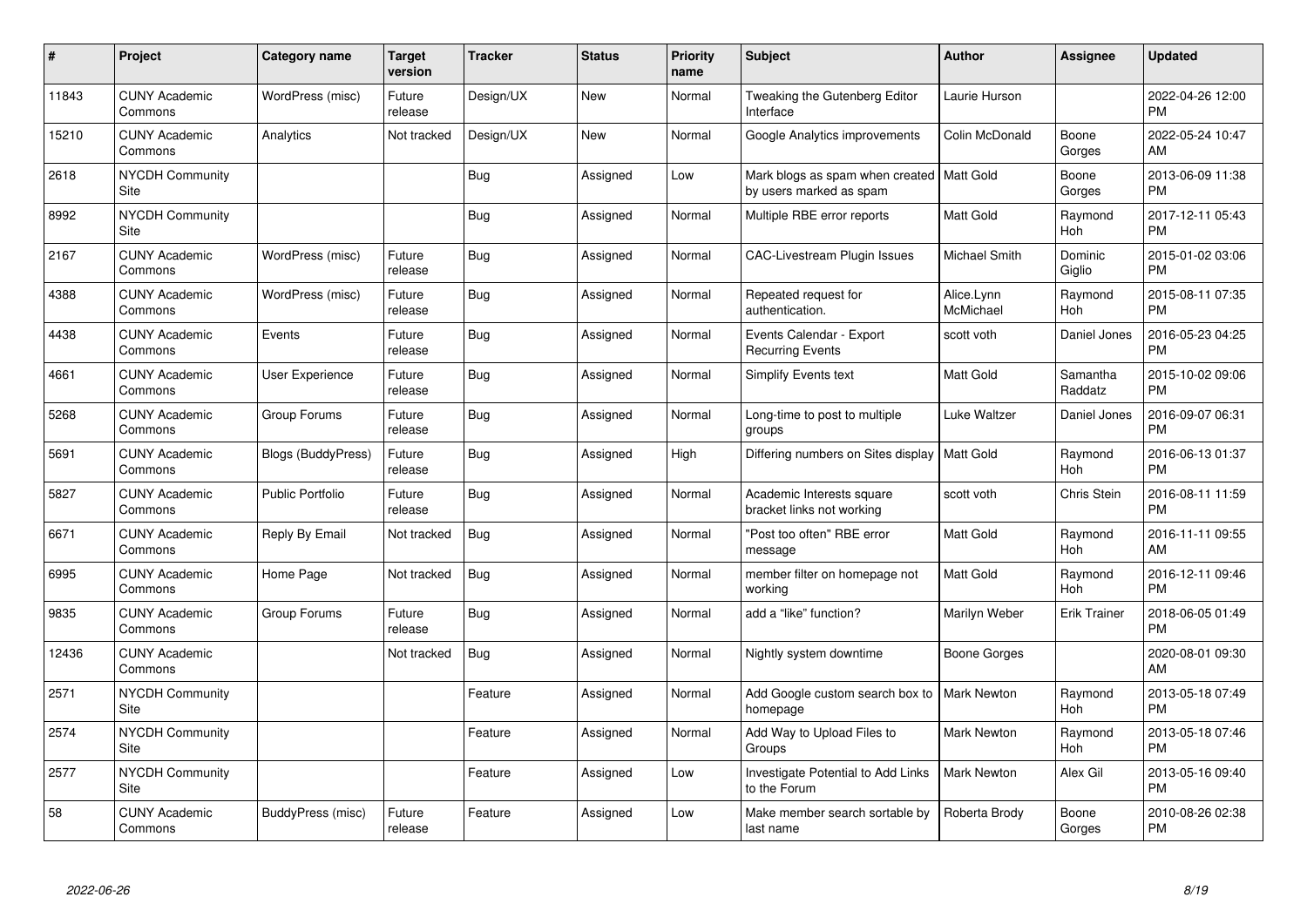| #   | Project                         | <b>Category name</b>       | <b>Target</b><br>version | <b>Tracker</b> | <b>Status</b> | <b>Priority</b><br>name | Subject                                                                              | Author              | <b>Assignee</b>     | <b>Updated</b>                |
|-----|---------------------------------|----------------------------|--------------------------|----------------|---------------|-------------------------|--------------------------------------------------------------------------------------|---------------------|---------------------|-------------------------------|
| 287 | <b>CUNY Academic</b><br>Commons | WordPress (misc)           | Future<br>release        | Feature        | Assigned      | Normal                  | Create troubleshooting tool for<br>account sign-up                                   | <b>Matt Gold</b>    | Boone<br>Gorges     | 2015-11-09 06:17<br><b>PM</b> |
| 310 | <b>CUNY Academic</b><br>Commons | BuddyPress (misc)          | Future<br>release        | Feature        | Assigned      | Low                     | <b>Friend Request Email</b>                                                          | <b>Matt Gold</b>    | Samantha<br>Raddatz | 2015-11-09 05:08<br><b>PM</b> |
| 333 | <b>CUNY Academic</b><br>Commons | <b>Email Notifications</b> | Future<br>release        | Feature        | Assigned      | Low                     | Delay Forum Notification Email<br>Delivery Until After Editing Period<br><b>Ends</b> | <b>Matt Gold</b>    | Raymond<br>Hoh      | 2015-11-09 06:01<br><b>PM</b> |
| 365 | <b>CUNY Academic</b><br>Commons | WordPress (misc)           | Future<br>release        | Feature        | Assigned      | Normal                  | <b>Create Mouseover Tooltips</b><br>throughout Site                                  | Matt Gold           | Chris Stein         | 2015-11-09 06:18<br><b>PM</b> |
| 370 | <b>CUNY Academic</b><br>Commons | Registration               | Future<br>release        | Feature        | Assigned      | High                    | <b>Guest Accounts</b>                                                                | <b>Matt Gold</b>    | Matt Gold           | 2015-04-09 09:33<br><b>PM</b> |
| 377 | <b>CUNY Academic</b><br>Commons | BuddyPress (misc)          | Future<br>release        | Feature        | Assigned      | Normal                  | Like buttons                                                                         | <b>Matt Gold</b>    | Boone<br>Gorges     | 2010-11-16 05:13<br><b>PM</b> |
| 412 | <b>CUNY Academic</b><br>Commons | <b>WordPress Themes</b>    | Future<br>release        | Feature        | Assigned      | Normal                  | <b>Featured Themes</b>                                                               | <b>Matt Gold</b>    | Dominic<br>Giglio   | 2015-01-05 08:44<br><b>PM</b> |
| 435 | <b>CUNY Academic</b><br>Commons | BuddyPress (misc)          | Future<br>release        | Feature        | Assigned      | Normal                  | Include Avatar Images in Forum<br><b>Post Notification Emails</b>                    | <b>Matt Gold</b>    | Boone<br>Gorges     | 2010-12-08 12:40<br><b>PM</b> |
| 481 | <b>CUNY Academic</b><br>Commons | Groups (misc)              | Future<br>release        | Feature        | Assigned      | Normal                  | ability to archive inactive groups<br>and blogs                                      | Michael Mandiberg   | Samantha<br>Raddatz | 2015-11-09 05:56<br><b>PM</b> |
| 497 | <b>CUNY Academic</b><br>Commons | <b>WordPress Plugins</b>   | Future<br>release        | Feature        | Assigned      | Normal                  | Drag and Drop Ordering on<br>Gallery Post Plugin                                     | <b>Matt Gold</b>    | Ron Rennick         | 2015-11-09 06:18<br><b>PM</b> |
| 500 | <b>CUNY Academic</b><br>Commons | BuddyPress (misc)          | Future<br>release        | Feature        | Assigned      | Normal                  | <b>Export Group Data</b>                                                             | <b>Matt Gold</b>    | Boone<br>Gorges     | 2010-12-19 12:09<br><b>PM</b> |
| 519 | <b>CUNY Academic</b><br>Commons | <b>BuddyPress Docs</b>     | Future<br>release        | Feature        | Assigned      | Low                     | TOC for individual docs - for new<br>BP "wiki-like" plugin                           | scott voth          | Boone<br>Gorges     | 2015-11-09 05:54<br><b>PM</b> |
| 554 | <b>CUNY Academic</b><br>Commons | BuddyPress (misc)          | Future<br>release        | Feature        | Assigned      | Normal                  | Add Trackback notifications to<br>site-wide activity feed                            | <b>Matt Gold</b>    | Boone<br>Gorges     | 2015-11-09 06:19<br><b>PM</b> |
| 585 | <b>CUNY Academic</b><br>Commons | Group Forums               | Future<br>release        | Feature        | Assigned      | Normal                  | Merge Forum Topics                                                                   | Sarah Morgano       | Boone<br>Gorges     | 2011-07-06 04:11<br><b>PM</b> |
| 599 | <b>CUNY Academic</b><br>Commons | BuddyPress (misc)          | Future<br>release        | Feature        | Assigned      | Normal                  | Consider adding rating plugins for<br><b>BuddyPress/BBPress</b>                      | <b>Matt Gold</b>    | Boone<br>Gorges     | 2011-08-22 06:50<br><b>PM</b> |
| 618 | <b>CUNY Academic</b><br>Commons | <b>BuddyPress Docs</b>     | Future<br>release        | Feature        | Assigned      | Normal                  | BuddyPress Docs: export formats                                                      | <b>Boone Gorges</b> | Boone<br>Gorges     | 2015-11-09 05:38<br><b>PM</b> |
| 635 | <b>CUNY Academic</b><br>Commons | BuddyPress (misc)          | Future<br>release        | Feature        | Assigned      | Normal                  | Big Blue Button -<br>Videoconferencing in Groups and<br><b>Blogs</b>                 | Matt Gold           | Boone<br>Gorges     | 2011-03-14 03:24<br>PM        |
| 653 | <b>CUNY Academic</b><br>Commons | Group Blogs                | Future<br>release        | Feature        | Assigned      | Normal                  | Redesign Integration of Groups<br>and Blogs                                          | Matt Gold           | Samantha<br>Raddatz | 2015-11-09 05:40<br>PM        |
| 658 | <b>CUNY Academic</b><br>Commons | <b>WordPress Plugins</b>   | Future<br>release        | Feature        | Assigned      | Normal                  | Rebulid Sitewide Tag Suggestion                                                      | Matt Gold           | Boone<br>Gorges     | 2015-01-05 08:47<br>PM        |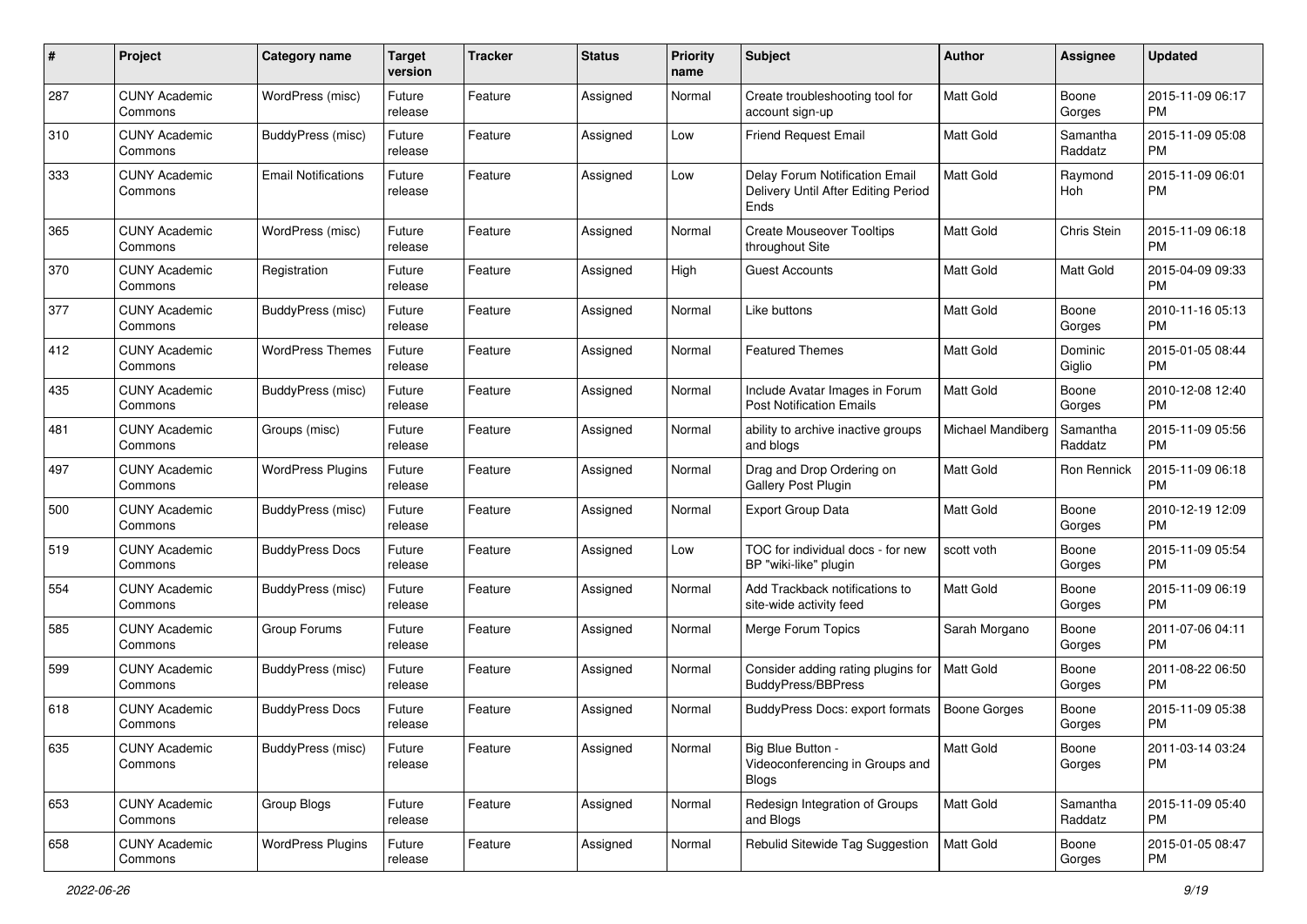| #    | Project                         | <b>Category name</b>     | <b>Target</b><br>version | <b>Tracker</b> | <b>Status</b> | <b>Priority</b><br>name | <b>Subject</b>                                                               | Author              | Assignee            | <b>Updated</b>                |
|------|---------------------------------|--------------------------|--------------------------|----------------|---------------|-------------------------|------------------------------------------------------------------------------|---------------------|---------------------|-------------------------------|
| 940  | <b>CUNY Academic</b><br>Commons | Redmine                  | Future<br>release        | Feature        | Assigned      | Low                     | Communication with users after<br>releases                                   | <b>Matt Gold</b>    | Dominic<br>Giglio   | 2012-09-09 04:36<br><b>PM</b> |
| 1105 | <b>CUNY Academic</b><br>Commons | WordPress (misc)         | Future<br>release        | Feature        | Assigned      | Normal                  | Rephrase Blog Privacy Options                                                | <b>Matt Gold</b>    | Samantha<br>Raddatz | 2015-11-09 06:19<br><b>PM</b> |
| 1165 | <b>CUNY Academic</b><br>Commons | <b>Email Invitations</b> | Future<br>release        | Feature        | Assigned      | Low                     | Allow saved lists of invitees under<br>Send Invites                          | Boone Gorges        | Boone<br>Gorges     | 2015-11-09 06:03<br><b>PM</b> |
| 1192 | <b>CUNY Academic</b><br>Commons | <b>Group Files</b>       | Future<br>release        | Feature        | Assigned      | Low                     | When posting group files, allow<br>users to add a category without<br>saving | <b>Matt Gold</b>    | Raymond<br>Hoh      | 2015-11-09 05:53<br><b>PM</b> |
| 1417 | <b>CUNY Academic</b><br>Commons | <b>BuddyPress Docs</b>   | Future<br>release        | Feature        | Assigned      | Low                     | <b>Bulk actions for BuddyPress Docs</b>                                      | <b>Boone Gorges</b> | Boone<br>Gorges     | 2016-10-17 10:41<br><b>PM</b> |
| 1422 | <b>CUNY Academic</b><br>Commons | <b>BuddyPress Docs</b>   | Future<br>release        | Feature        | Assigned      | Normal                  | Make "created Doc" activity icons<br>non-mini                                | Boone Gorges        | Boone<br>Gorges     | 2015-11-09 05:48<br><b>PM</b> |
| 1423 | <b>CUNY Academic</b><br>Commons | BuddyPress (misc)        | Future<br>release        | Feature        | Assigned      | Low                     | Show an avatar for pingback<br>comment activity items                        | Boone Gorges        | Tahir Butt          | 2016-10-24 12:03<br>PM        |
| 1460 | <b>CUNY Academic</b><br>Commons | Analytics                | Future<br>release        | Feature        | Assigned      | Normal                  | Update System Report                                                         | <b>Brian Foote</b>  | Boone<br>Gorges     | 2015-11-09 06:13<br><b>PM</b> |
| 1508 | <b>CUNY Academic</b><br>Commons | WordPress (misc)         | Future<br>release        | Feature        | Assigned      | Normal                  | Share login cookies across<br>mapped domains                                 | <b>Boone Gorges</b> | Boone<br>Gorges     | 2012-07-02 12:12<br><b>PM</b> |
| 1562 | <b>CUNY Academic</b><br>Commons | <b>WordPress Plugins</b> | Future<br>release        | Feature        | Assigned      | Low                     | Play with NYT Collaborative<br><b>Authoring Tool</b>                         | <b>Matt Gold</b>    | Boone<br>Gorges     | 2015-01-05 08:47<br><b>PM</b> |
| 1744 | <b>CUNY Academic</b><br>Commons | <b>BuddyPress Docs</b>   | Future<br>release        | Feature        | Assigned      | Normal                  | Spreadsheet-style Docs                                                       | Boone Gorges        | Boone<br>Gorges     | 2015-11-09 06:13<br><b>PM</b> |
| 1888 | <b>CUNY Academic</b><br>Commons | Home Page                | Future<br>release        | Feature        | Assigned      | Normal                  | Refactor BP MPO Activity Filter to<br>support proper pagination              | Sarah Morgano       | Boone<br>Gorges     | 2014-05-01 07:11<br><b>PM</b> |
| 1983 | <b>CUNY Academic</b><br>Commons | Home Page                | Future<br>release        | Feature        | Assigned      | Low                     | Media Library integration with<br>Featured Content plugin                    | Boone Gorges        | Dominic<br>Giglio   | 2014-03-17 10:34<br>AM        |
| 2013 | <b>CUNY Academic</b><br>Commons | <b>Public Portfolio</b>  | Future<br>release        | Feature        | Assigned      | Low                     | Have Profile Privacy Options<br>show up only for filled-in fields            | <b>Matt Gold</b>    | Boone<br>Gorges     | 2015-11-09 06:09<br><b>PM</b> |
| 2223 | <b>CUNY Academic</b><br>Commons | <b>WordPress Plugins</b> | Future<br>release        | Feature        | Assigned      | Low                     | Add Participad to the CUNY<br><b>Academic Commons</b>                        | Matt Gold           | Boone<br>Gorges     | 2014-09-17 10:03<br><b>PM</b> |
| 2325 | <b>CUNY Academic</b><br>Commons | BuddyPress (misc)        | Future<br>release        | Feature        | Assigned      | Low                     | Profile should have separate<br>fields for first/last names                  | local admin         | Boone<br>Gorges     | 2015-11-09 06:09<br><b>PM</b> |
| 2523 | <b>CUNY Academic</b><br>Commons | <b>BuddyPress Docs</b>   | Future<br>release        | Feature        | Assigned      | Normal                  | Allow Users to Upload Images to<br><b>BP</b> Docs                            | <b>Matt Gold</b>    | Boone<br>Gorges     | 2015-11-09 06:14<br><b>PM</b> |
| 2610 | <b>CUNY Academic</b><br>Commons | Group Invitations        | Future<br>release        | Feature        | Assigned      | Low                     | Request: Custom invitation<br>message to group invites                       | local admin         | Boone<br>Gorges     | 2015-11-09 06:13<br><b>PM</b> |
| 2754 | <b>CUNY Academic</b><br>Commons | Design                   | Future<br>release        | Feature        | Assigned      | Normal                  | Determine strategy for CAC logo<br>handling in top header                    | Micki Kaufman       | Chris Stein         | 2015-01-05 08:53<br><b>PM</b> |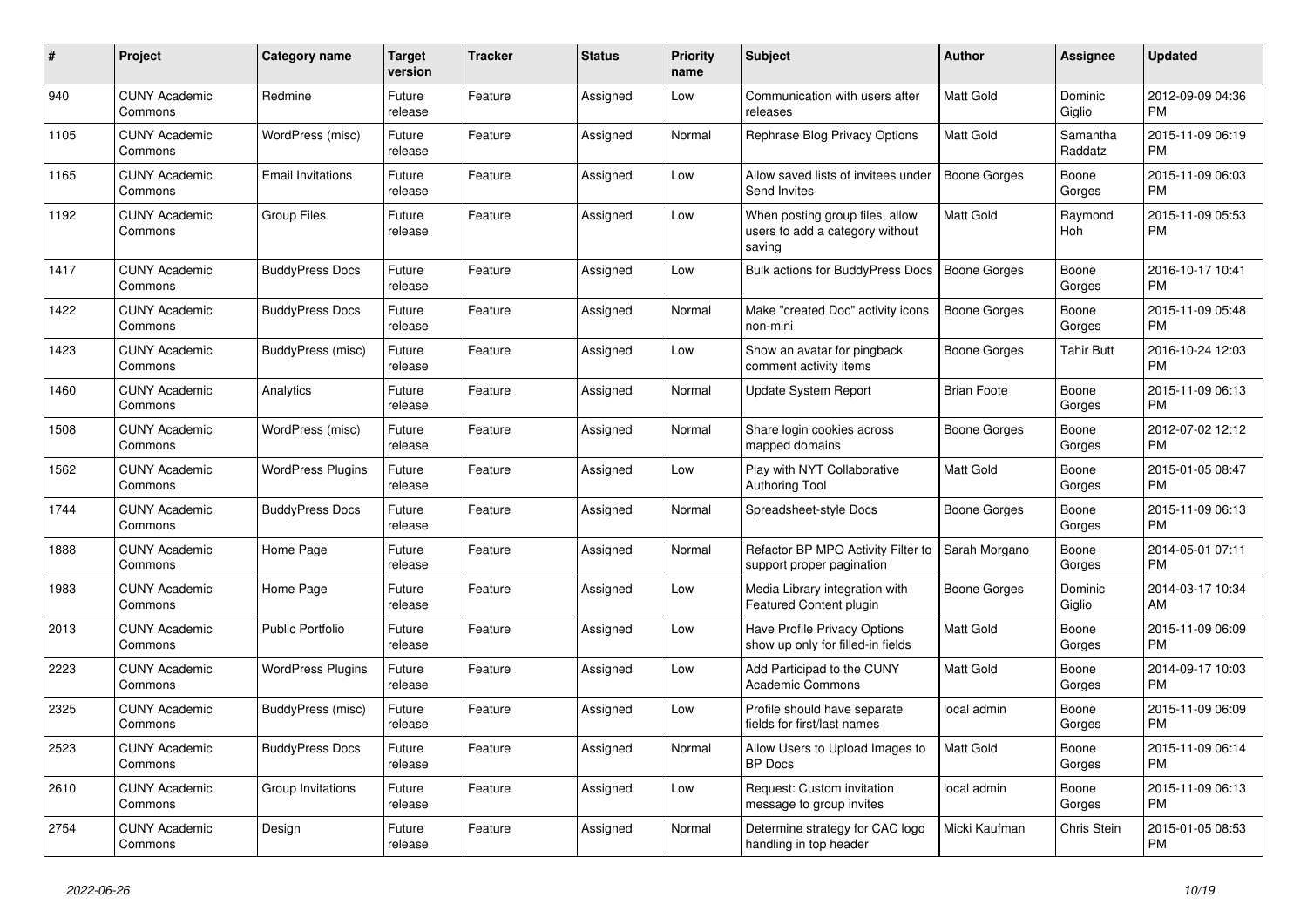| $\#$ | Project                         | Category name                  | <b>Target</b><br>version | <b>Tracker</b> | <b>Status</b> | <b>Priority</b><br>name | <b>Subject</b>                                                              | Author              | Assignee            | <b>Updated</b>                |
|------|---------------------------------|--------------------------------|--------------------------|----------------|---------------|-------------------------|-----------------------------------------------------------------------------|---------------------|---------------------|-------------------------------|
| 2832 | <b>CUNY Academic</b><br>Commons | <b>Public Portfolio</b>        | Future<br>release        | Feature        | Assigned      | Normal                  | Improve interface for (not)<br>auto-linking profile fields                  | Boone Gorges        | Chris Stein         | 2015-01-05 08:52<br><b>PM</b> |
| 2881 | <b>CUNY Academic</b><br>Commons | <b>Public Portfolio</b>        | Future<br>release        | Feature        | Assigned      | Normal                  | Redesign the UX for Profiles                                                | Chris Stein         | Chris Stein         | 2016-10-13 12:45<br>PM        |
| 3002 | <b>CUNY Academic</b><br>Commons | Search                         | Future<br>release        | Feature        | Assigned      | Normal                  | Overhaul CAC search by using<br>external search appliance                   | Boone Gorges        | Boone<br>Gorges     | 2020-07-15 03:05<br><b>PM</b> |
| 3042 | <b>CUNY Academic</b><br>Commons | <b>Public Portfolio</b>        | Future<br>release        | Feature        | Assigned      | Normal                  | Browsing member interests                                                   | Matt Gold           | Boone<br>Gorges     | 2015-03-21 09:04<br><b>PM</b> |
| 3080 | <b>CUNY Academic</b><br>Commons | Group Files                    | Future<br>release        | Feature        | Assigned      | Low                     | Create a system to keep track of<br>file changes                            | Matt Gold           | Boone<br>Gorges     | 2014-02-26 10:04<br><b>PM</b> |
| 3090 | <b>CUNY Academic</b><br>Commons | Twitter page                   | Future<br>release        | Feature        | Assigned      | Normal                  | Prevent Retweets from showing<br>up on Commons twitter page                 | <b>Matt Gold</b>    | <b>Tahir Butt</b>   | 2016-10-24 11:31<br>AM        |
| 3192 | <b>CUNY Academic</b><br>Commons | Group Forums                   | Future<br>release        | Feature        | Assigned      | Normal                  | Customizable forum views for<br>bbPress 2.x group forums                    | Boone Gorges        | Raymond<br>Hoh      | 2015-11-09 12:47<br><b>PM</b> |
| 3193 | <b>CUNY Academic</b><br>Commons | Group Forums                   | Future<br>release        | Feature        | Assigned      | Normal                  | bbPress 2.x dynamic roles and<br><b>RBE</b>                                 | Boone Gorges        | Boone<br>Gorges     | 2014-09-30 01:30<br><b>PM</b> |
| 3220 | <b>CUNY Academic</b><br>Commons | <b>Public Portfolio</b>        | Future<br>release        | Feature        | Assigned      | Normal                  | Add indent/outdent option to<br>Formatting Buttons on Profile<br>Page       | <b>Matt Gold</b>    | Boone<br>Gorges     | 2014-05-21 10:39<br><b>PM</b> |
| 3230 | <b>CUNY Academic</b><br>Commons | Internal Tools and<br>Workflow | Not tracked              | Feature        | Assigned      | High                    | Scripts for quicker<br>provisioning/updating of<br>development environments | <b>Boone Gorges</b> | Boone<br>Gorges     | 2016-01-26 04:54<br><b>PM</b> |
| 3308 | <b>CUNY Academic</b><br>Commons | Group Invitations              | Future<br>release        | Feature        | Assigned      | Normal                  | Allow members to rescind group<br>invitations                               | <b>Matt Gold</b>    | Boone<br>Gorges     | 2015-04-01 08:53<br><b>PM</b> |
| 3330 | <b>CUNY Academic</b><br>Commons | My Commons                     | Future<br>release        | Feature        | Assigned      | Normal                  | 'Commons Information" tool                                                  | Boone Gorges        | Chris Stein         | 2014-09-22 08:46<br><b>PM</b> |
| 3354 | <b>CUNY Academic</b><br>Commons | <b>Group Files</b>             | Future<br>release        | Feature        | Assigned      | Low                     | Allow Group Download of Multiple<br><b>Selected Files</b>                   | <b>Matt Gold</b>    | Chris Stein         | 2014-08-01 08:50<br>AM        |
| 3458 | <b>CUNY Academic</b><br>Commons | Groups (misc)                  | Future<br>release        | Feature        | Assigned      | Normal                  | Filter Members of Group by<br>Campus                                        | Michael Smith       | Samantha<br>Raddatz | 2014-09-26 08:32<br><b>PM</b> |
| 3473 | <b>CUNY Academic</b><br>Commons | User Experience                | Future<br>release        | Feature        | Assigned      | Normal                  | Commons profile: Add help info<br>about "Positions" replacing "title"       | Keith Miyake        | Samantha<br>Raddatz | 2015-11-09 02:28<br><b>PM</b> |
| 3475 | <b>CUNY Academic</b><br>Commons | Events                         | Future<br>release        | Feature        | Assigned      | Normal                  | Request to add plugin to<br>streamline room<br>booking/appointment booking  | Naomi Barrettara    | Boone<br>Gorges     | 2014-12-01 05:14<br><b>PM</b> |
| 3517 | <b>CUNY Academic</b><br>Commons | My Commons                     | Future<br>release        | Feature        | Assigned      | Normal                  | Mute/Unmute My Commons<br>updates                                           | <b>Matt Gold</b>    | Raymond<br>Hoh      | 2015-11-09 01:19<br><b>PM</b> |
| 3536 | <b>CUNY Academic</b><br>Commons | My Commons                     | Future<br>release        | Feature        | Assigned      | Normal                  | Infinite Scroll on My Commons<br>page                                       | <b>Matt Gold</b>    | Raymond<br>Hoh      | 2015-04-13 04:42<br>PM        |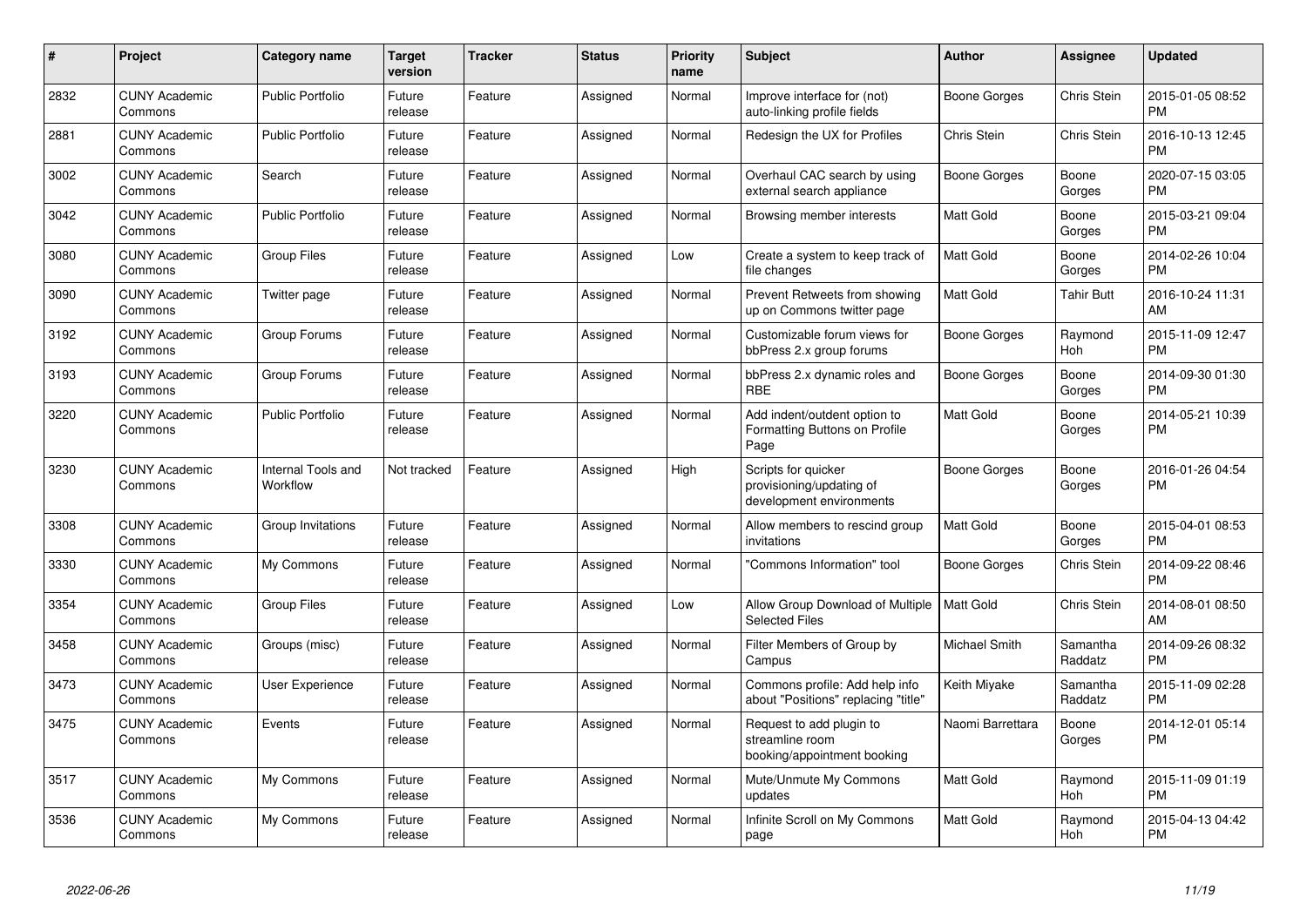| #    | Project                         | <b>Category name</b>    | <b>Target</b><br>version | <b>Tracker</b> | <b>Status</b> | <b>Priority</b><br>name | <b>Subject</b>                                                                        | Author              | Assignee            | <b>Updated</b>                |
|------|---------------------------------|-------------------------|--------------------------|----------------|---------------|-------------------------|---------------------------------------------------------------------------------------|---------------------|---------------------|-------------------------------|
| 3662 | <b>CUNY Academic</b><br>Commons | <b>SEO</b>              | Future<br>release        | Feature        | Assigned      | Normal                  | Duplicate Content/SEO/Google<br>issues                                                | <b>Matt Gold</b>    | Raymond<br>Hoh      | 2015-04-13 04:37<br><b>PM</b> |
| 3759 | <b>CUNY Academic</b><br>Commons | WordPress (misc)        | Future<br>release        | Feature        | Assigned      | Normal                  | Review Interface for Adding Users<br>to Blogs                                         | <b>Matt Gold</b>    | Boone<br>Gorges     | 2015-03-24 05:52<br><b>PM</b> |
| 3768 | <b>CUNY Academic</b><br>Commons | <b>Public Portfolio</b> | Future<br>release        | Feature        | Assigned      | Normal                  | Institutions/Past positions on<br>public portfolios                                   | Matt Gold           | Boone<br>Gorges     | 2018-04-23 10:44<br>AM        |
| 3770 | <b>CUNY Academic</b><br>Commons | <b>Public Portfolio</b> | Future<br>release        | Feature        | Assigned      | Normal                  | Improve Layout/Formatting of<br>Positions Area on Public<br>Portfolios                | Matt Gold           | Chris Stein         | 2015-04-01 09:17<br><b>PM</b> |
| 4053 | <b>CUNY Academic</b><br>Commons | Events                  | Future<br>release        | Feature        | Assigned      | Normal                  | Create new tab for past events                                                        | <b>Matt Gold</b>    | Boone<br>Gorges     | 2015-05-12 02:10<br><b>PM</b> |
| 4238 | <b>CUNY Academic</b><br>Commons | Events                  | Future<br>release        | Feature        | Assigned      | Normal                  | Copy Events to Other Groups?                                                          | <b>Matt Gold</b>    | Boone<br>Gorges     | 2015-07-02 10:08<br>AM        |
| 4980 | <b>CUNY Academic</b><br>Commons | Home Page               | Future<br>release        | Feature        | Assigned      | Normal                  | CAC Featured Content -- Adding<br>Randomization                                       | <b>Matt Gold</b>    | Boone<br>Gorges     | 2016-12-12 03:01<br><b>PM</b> |
| 5016 | <b>CUNY Academic</b><br>Commons | Events                  | Future<br>release        | Feature        | Assigned      | Low                     | Allow comments to be posted on<br>events                                              | Matt Gold           | Raymond<br>Hoh      | 2019-03-01 02:23<br><b>PM</b> |
| 5225 | <b>CUNY Academic</b><br>Commons | Registration            | Future<br>release        | Feature        | Assigned      | Normal                  | On-boarding Issues                                                                    | Luke Waltzer        | Samantha<br>Raddatz | 2016-02-12 02:58<br><b>PM</b> |
| 5234 | <b>CUNY Academic</b><br>Commons | Membership              | Future<br>release        | Feature        | Assigned      | Normal                  | Write Unconfirmed patch for WP                                                        | <b>Boone Gorges</b> | Boone<br>Gorges     | 2016-10-24 11:18<br>AM        |
| 5316 | <b>CUNY Academic</b><br>Commons | User Experience         | Future<br>release        | Feature        | Assigned      | Normal                  | Prompt user email address<br>updates                                                  | Matt Gold           | Stephen Real        | 2016-12-21 03:30<br><b>PM</b> |
| 5581 | <b>CUNY Academic</b><br>Commons | Analytics               | Future<br>release        | Feature        | Assigned      | Normal                  | Explore alternatives to Google<br>Analytics                                           | Matt Gold           | Valerie<br>Townsend | 2020-04-17 03:12<br><b>PM</b> |
| 5696 | <b>CUNY Academic</b><br>Commons | Events                  | Future<br>release        | Feature        | Assigned      | Normal                  | Events Calendar - display options<br>/ calendar aggregation                           | <b>Matt Gold</b>    | Boone<br>Gorges     | 2016-10-13 11:44<br>AM        |
| 5955 | <b>CUNY Academic</b><br>Commons | Outreach                | Future<br>release        | Feature        | Assigned      | Normal                  | Create auto-newsletter for<br>commons members                                         | Matt Gold           | Luke Waltzer        | 2016-08-30 10:34<br>AM        |
| 6115 | <b>CUNY Academic</b><br>Commons | Publicity               | Not tracked              | Feature        | Assigned      | Normal                  | create digital signage for GC                                                         | Matt Gold           | scott voth          | 2016-10-11 10:09<br><b>PM</b> |
| 6426 | <b>CUNY Academic</b><br>Commons | Spam/Spam<br>Prevention | Future<br>release        | Feature        | Assigned      | Normal                  | Force captcha on all comments?                                                        | <b>Matt Gold</b>    | <b>Tahir Butt</b>   | 2016-10-24 02:06<br><b>PM</b> |
| 7828 | <b>CUNY Academic</b><br>Commons |                         | Not tracked              | Feature        | Assigned      | Normal                  | Theme Assessment 2017                                                                 | Margaret Galvan     | Margaret<br>Galvan  | 2017-05-02 10:41<br>PM        |
| 8836 | <b>CUNY Academic</b><br>Commons | Blogs (BuddyPress)      | Future<br>release        | Feature        | Assigned      | Normal                  | Redesign site launch process                                                          | Matt Gold           | Boone<br>Gorges     | 2019-10-03 02:49<br><b>PM</b> |
| 8837 | <b>CUNY Academic</b><br>Commons |                         | Not tracked              | Feature        | Assigned      | Normal                  | Create a form to request info from<br>people requesting premium<br>themes and plugins | <b>Matt Gold</b>    | Marilyn<br>Weber    | 2017-11-14 03:35<br><b>PM</b> |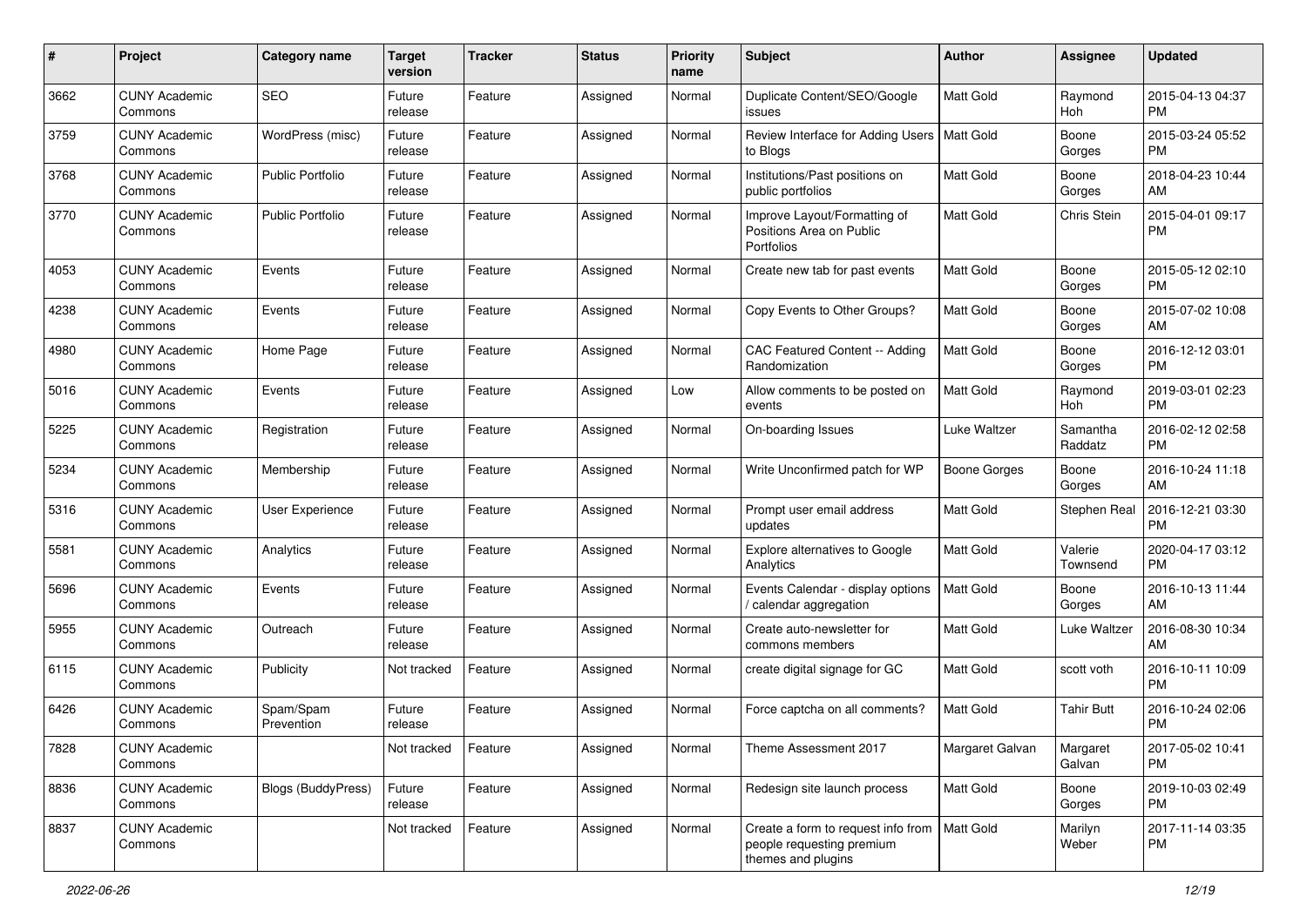| #     | Project                         | <b>Category name</b>       | <b>Target</b><br>version | <b>Tracker</b> | <b>Status</b> | <b>Priority</b><br>name | Subject                                                                                    | Author              | Assignee             | <b>Updated</b>                |
|-------|---------------------------------|----------------------------|--------------------------|----------------|---------------|-------------------------|--------------------------------------------------------------------------------------------|---------------------|----------------------|-------------------------------|
| 8898  | <b>CUNY Academic</b><br>Commons | Social Paper               | Not tracked              | Feature        | Assigned      | Normal                  | Usage data on docs and social<br>paper                                                     | <b>Matt Gold</b>    | Matt Gold            | 2017-11-16 11:32<br>AM        |
| 8900  | <b>CUNY Academic</b><br>Commons | Accessibility              | Future<br>release        | Feature        | Assigned      | Normal                  | Look into tools to enforce<br>accessibility in WP environment                              | Matt Gold           | Boone<br>Gorges      | 2022-04-26 11:59<br>AM        |
| 8901  | <b>CUNY Academic</b><br>Commons | Accessibility              | Future<br>release        | Feature        | Assigned      | Normal                  | Theme analysis for accessibility                                                           | Matt Gold           | Boone<br>Gorges      | 2022-04-26 11:59<br>AM        |
| 8902  | <b>CUNY Academic</b><br>Commons | Design                     | Not tracked              | Feature        | Assigned      | Normal                  | Report back on research on<br><b>BuddyPress themes</b>                                     | <b>Matt Gold</b>    | <b>Michael Smith</b> | 2017-11-10 12:31<br><b>PM</b> |
| 8976  | <b>CUNY Academic</b><br>Commons | Reply By Email             | Not tracked              | Feature        | Assigned      | Normal                  | Package RBE new topics<br>posting?                                                         | <b>Matt Gold</b>    | Raymond<br>Hoh       | 2017-12-04 02:34<br><b>PM</b> |
| 9028  | <b>CUNY Academic</b><br>Commons | Onboarding                 | Future<br>release        | Feature        | Assigned      | Normal                  | suggest groups to new members<br>during the registration process                           | <b>Matt Gold</b>    | Chris Stein          | 2018-10-24 12:34<br><b>PM</b> |
| 9895  | <b>CUNY Academic</b><br>Commons | Onboarding                 | Future<br>release        | Feature        | Assigned      | Normal                  | Add "Accept Invitation"<br>link/button/function to Group<br>and/or Site invitation emails? | Luke Waltzer        | Boone<br>Gorges      | 2018-06-07 12:42<br><b>PM</b> |
| 10368 | <b>CUNY Academic</b><br>Commons |                            | Future<br>release        | Feature        | Assigned      | Normal                  | Use ORCID data to populate<br>academic profile page                                        | Stephen Francoeur   | Boone<br>Gorges      | 2018-09-25 01:53<br><b>PM</b> |
| 10659 | <b>CUNY Academic</b><br>Commons | Group Forums               | Future<br>release        | Feature        | Assigned      | Normal                  | Post to multiple groups via email                                                          | Matt Gold           | Raymond<br>Hoh       | 2018-11-15 12:54<br>AM        |
| 11517 | <b>CUNY Academic</b><br>Commons |                            | Not tracked              | Feature        | Assigned      | Normal                  | wp-accessibility plugin should not<br>strip 'target="_blank" by default                    | <b>Boone Gorges</b> | Laurie Hurson        | 2019-09-24 09:57<br>AM        |
| 15604 | <b>CUNY Academic</b><br>Commons | <b>Email Notifications</b> | Future<br>release        | Feature        | Assigned      | Normal                  | Restructure Commons Group<br><b>Digest Email Messages</b>                                  | <b>Matt Gold</b>    | Boone<br>Gorges      | 2022-05-26 10:45<br>AM        |
| 636   | <b>CUNY Academic</b><br>Commons | WordPress (misc)           | Not tracked              | Support        | Assigned      | Normal                  | Create Lynda.com-like Table of<br>Contents for Prospective Tutorial<br>Screencasts         | Matt Gold           | scott voth           | 2016-02-23 03:12<br><b>PM</b> |
| 2175  | <b>CUNY Academic</b><br>Commons | WordPress (misc)           | Not tracked              | Support        | Assigned      | Normal                  | Subscibe 2 vs. Jetpack<br>subscription options                                             | local admin         | Matt Gold            | 2016-01-26 04:58<br><b>PM</b> |
| 3492  | <b>CUNY Academic</b><br>Commons | <b>WordPress Themes</b>    | Future<br>release        | Support        | Assigned      | Normal                  | Add CBOX theme to the<br>Commons                                                           | scott voth          | Raymond<br>Hoh       | 2014-10-08 05:55<br><b>PM</b> |
| 4070  | <b>CUNY Academic</b><br>Commons | Analytics                  | Not tracked              | Support        | Assigned      | Normal                  | Request for JITP site analytics                                                            | Matt Gold           | Seth Persons         | 2016-02-23 03:09<br><b>PM</b> |
| 4986  | <b>CUNY Academic</b><br>Commons | ZenDesk                    | Not tracked              | Support        | Assigned      | Normal                  | Prepare documentation for<br>Zendesk re web widget                                         | Matt Gold           | Samantha<br>Raddatz  | 2016-02-25 03:09<br>PM        |
| 9941  | <b>CUNY Academic</b><br>Commons | Wiki                       | Not tracked              | Support        | Assigned      | Normal                  | Wiki functionality                                                                         | Matt Gold           | Boone<br>Gorges      | 2018-06-26 10:57<br>AM        |
| 11519 | <b>CUNY Academic</b><br>Commons |                            | Not tracked              | Support        | Assigned      | Normal                  | comment option not appearing                                                               | Marilyn Weber       |                      | 2019-09-24 10:28<br>AM        |
| 13946 | <b>CUNY Academic</b><br>Commons | <b>WordPress Plugins</b>   | 2.1.0                    | Support        | Assigned      | Normal                  | Custom Embed handler For<br>OneDrive files                                                 | scott voth          | Raymond<br>Hoh       | 2022-05-26 10:46<br>AM        |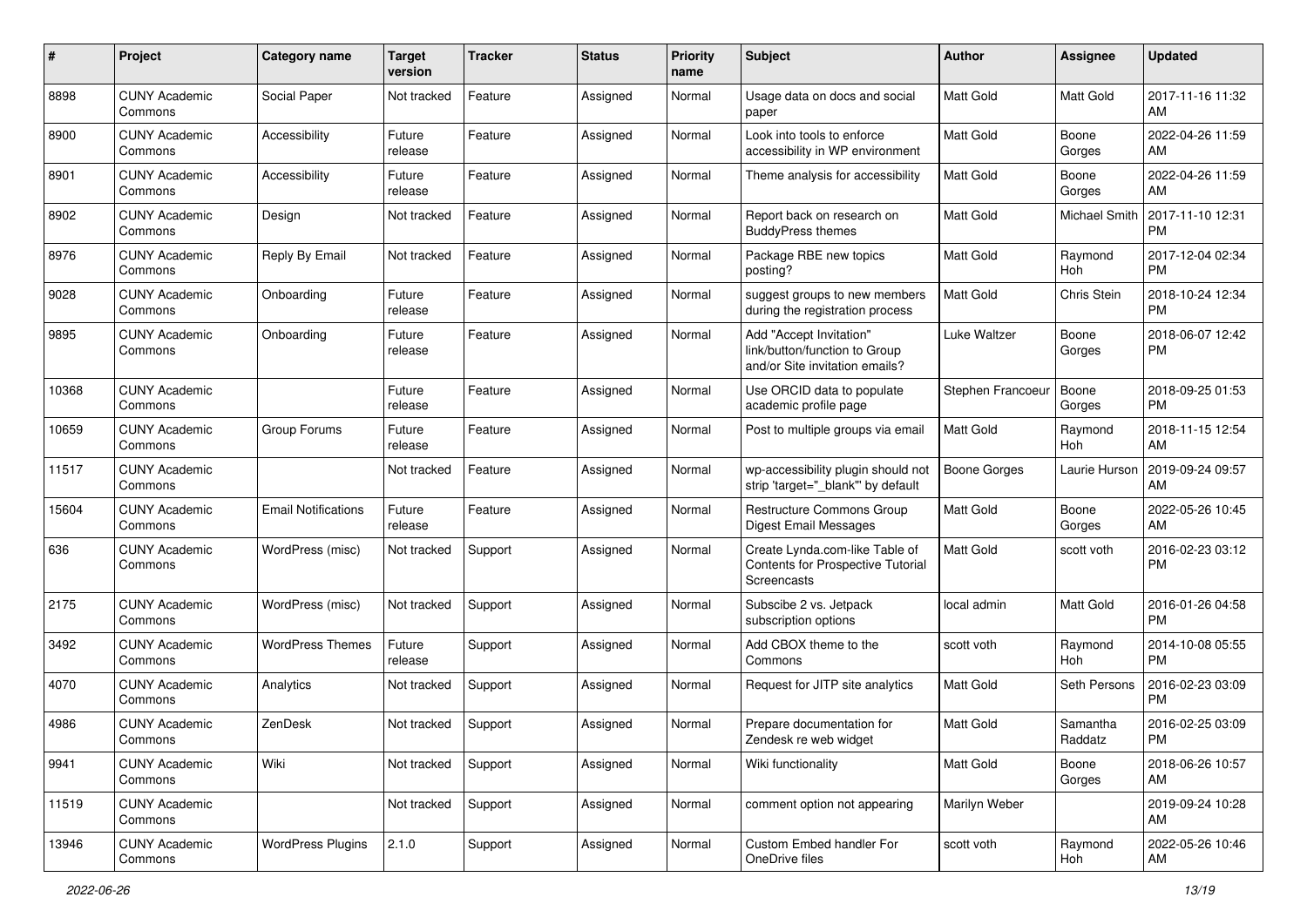| #     | Project                         | <b>Category name</b>     | <b>Target</b><br>version | <b>Tracker</b> | <b>Status</b> | <b>Priority</b><br>name | Subject                                                                | Author           | <b>Assignee</b>     | <b>Updated</b>                |
|-------|---------------------------------|--------------------------|--------------------------|----------------|---------------|-------------------------|------------------------------------------------------------------------|------------------|---------------------|-------------------------------|
| 14439 | <b>CUNY Academic</b><br>Commons | Spam/Spam<br>Prevention  | 2.0.2                    | Support        | Assigned      | Normal                  | Aprroved comments held for<br>moderation                               | Laurie Hurson    | Raymond<br>Hoh      | 2022-06-14 11:36<br>AM        |
| 2666  | <b>CUNY Academic</b><br>Commons | About page               | Not tracked              | Documentation  | Assigned      | Normal                  | <b>Update About Text</b>                                               | Chris Stein      | Luke Waltzer        | 2016-03-04 11:19<br>AM        |
| 3524  | <b>CUNY Academic</b><br>Commons | Documentation            | Not tracked              | Documentation  | Assigned      | Normal                  | Post describing all you can do<br>when starting up a new<br>blog/group | Matt Gold        | scott voth          | 2014-10-04 12:56<br><b>PM</b> |
| 8666  | <b>CUNY Academic</b><br>Commons | Teaching                 | Not tracked              | Documentation  | Assigned      | Normal                  | Create Teaching on the<br>Commons Resource Page                        | <b>Matt Gold</b> | Laurie Hurson       | 2019-09-23 03:16<br><b>PM</b> |
| 9015  | <b>CUNY Academic</b><br>Commons | Groups (misc)            | Not tracked              | Outreach       | Assigned      | Normal                  | Email group admins the email<br>addresses of their groups              | <b>Matt Gold</b> | Matt Gold           | 2018-01-02 09:54<br>AM        |
| 2612  | <b>CUNY Academic</b><br>Commons |                          | Not tracked              | Publicity      | Assigned      | Normal                  | Pinterest site for the Commons                                         | local admin      | Sarah<br>Morgano    | 2016-03-04 11:19<br>AM        |
| 3510  | <b>CUNY Academic</b><br>Commons | Publicity                | 1.7                      | Publicity      | Assigned      | Normal                  | Post on the News Blog re: 'My<br>Commons'                              | Micki Kaufman    | Sarah<br>Morgano    | 2014-10-15 11:18<br>AM        |
| 3511  | <b>CUNY Academic</b><br>Commons | Publicity                | 1.7                      | Publicity      | Assigned      | Normal                  | Social media for 1.7                                                   | Micki Kaufman    | Sarah<br>Morgano    | 2014-10-14 03:32<br>PM        |
| 860   | <b>CUNY Academic</b><br>Commons | Design                   | Future<br>release        | Design/UX      | Assigned      | Normal                  | <b>Standardize Button Treatment</b><br>Across the Commons              | Chris Stein      | Chris Stein         | 2014-05-01 09:45<br>AM        |
| 3577  | <b>CUNY Academic</b><br>Commons | My Commons               | Future<br>release        | Design/UX      | Assigned      | Normal                  | Replies to items in My Commons                                         | Matt Gold        | Raymond<br>Hoh      | 2015-04-09 05:19<br><b>PM</b> |
| 4027  | <b>CUNY Academic</b><br>Commons | Commons In A Box         | Not tracked              | Design/UX      | Assigned      | Normal                  | Usability review of CBOX update<br>procedures                          | <b>Matt Gold</b> | Samantha<br>Raddatz | 2015-05-11 06:36<br><b>PM</b> |
| 4221  | <b>CUNY Academic</b><br>Commons | Group Forums             | Future<br>release        | Design/UX      | Assigned      | Normal                  | Add 'Number of Posts' display<br>option to Forum page                  | Samantha Raddatz | Samantha<br>Raddatz | 2015-06-26 02:21<br><b>PM</b> |
| 4235  | <b>CUNY Academic</b><br>Commons |                          | Not tracked              | Design/UX      | Assigned      | Normal                  | Explore user experience around<br>comments on forum topics vs<br>docs  | <b>Matt Gold</b> | Samantha<br>Raddatz | 2015-07-21 10:23<br>AM        |
| 4404  | <b>CUNY Academic</b><br>Commons | <b>Public Portfolio</b>  | Future<br>release        | Design/UX      | Assigned      | Normal                  | Change color of permissions info<br>on portfolio editing interface     | <b>Matt Gold</b> | Samantha<br>Raddatz | 2015-08-11 05:28<br><b>PM</b> |
| 4903  | <b>CUNY Academic</b><br>Commons | Events                   | Future<br>release        | Design/UX      | Assigned      | Normal                  | Improving visual appearance of<br>event calendars                      | Matt Gold        | Boone<br>Gorges     | 2016-10-13 11:51<br>AM        |
| 6298  | <b>CUNY Academic</b><br>Commons | User Experience          | Not tracked              | Design/UX      | Assigned      | Normal                  | Examine data from survey                                               | Matt Gold        | Margaret<br>Galvan  | 2016-10-14 12:16<br>PM        |
| 6392  | <b>CUNY Academic</b><br>Commons | Group Forums             | Future<br>release        | Design/UX      | Assigned      | Low                     | Composition/Preview Panes in<br>Forum Posts                            | Luke Waltzer     | Paige Dupont        | 2016-10-21 04:26<br><b>PM</b> |
| 8078  | <b>CUNY Academic</b><br>Commons | <b>WordPress Plugins</b> | Future<br>release        | System Upgrade | Assigned      | Normal                  | CommentPress Updates                                                   | Margaret Galvan  | Christian<br>Wach   | 2017-05-08 03:49<br><b>PM</b> |
| 2576  | <b>NYCDH Community</b><br>Site  |                          |                          | <b>Bug</b>     | Hold          | Low                     | Test Next Button in Javascript<br><b>Tutorial Under Activities</b>     | Mark Newton      | Alex Gil            | 2013-05-18 02:55<br><b>PM</b> |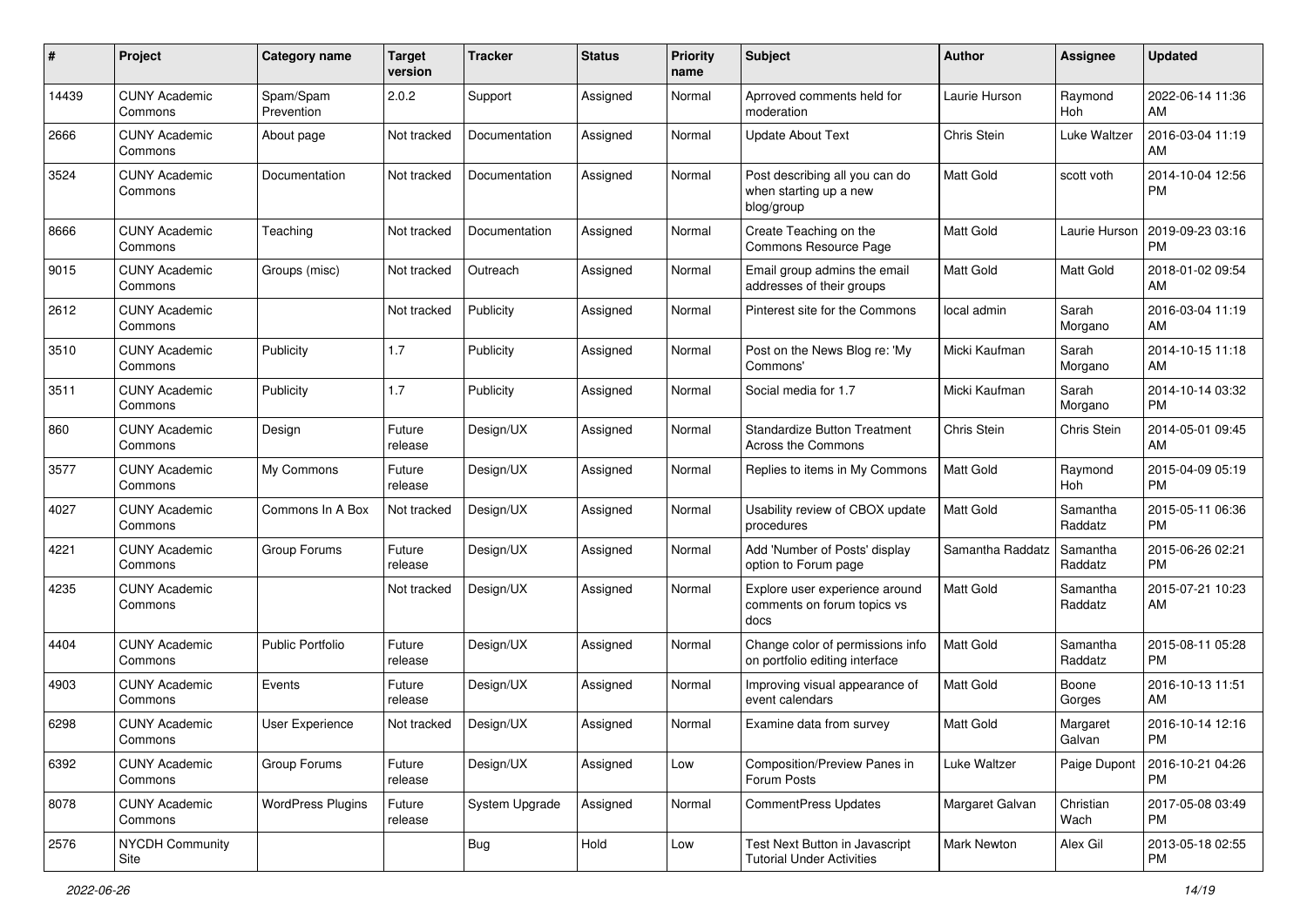| #     | <b>Project</b>                  | Category name              | Target<br>version | <b>Tracker</b> | <b>Status</b>        | <b>Priority</b><br>name | <b>Subject</b>                                                                                  | <b>Author</b>    | Assignee              | <b>Updated</b>                |
|-------|---------------------------------|----------------------------|-------------------|----------------|----------------------|-------------------------|-------------------------------------------------------------------------------------------------|------------------|-----------------------|-------------------------------|
| 3939  | <b>CUNY Academic</b><br>Commons | <b>WordPress Plugins</b>   | Future<br>release | <b>Bug</b>     | Hold                 | Normal                  | Activity stream support for<br>Co-Authors Plus plugin                                           | Raymond Hoh      | Raymond<br><b>Hoh</b> | 2015-11-09 06:13<br><b>PM</b> |
| 8991  | <b>CUNY Academic</b><br>Commons | Reply By Email             | Not tracked       | <b>Bug</b>     | Hold                 | Normal                  | RBE duplicate email message<br>issue                                                            | <b>Matt Gold</b> | Raymond<br>Hoh        | 2018-02-18 08:53<br><b>PM</b> |
| 9060  | <b>CUNY Academic</b><br>Commons | Commons In A Box           | Not tracked       | <b>Bug</b>     | Hold                 | Normal                  | Problems with CBox image library<br>/ upload                                                    | Lisa Rhody       | Raymond<br>Hoh        | 2018-01-10 03:26<br><b>PM</b> |
| 14113 | <b>CUNY Academic</b><br>Commons | WordPress (misc)           | Future<br>release | <b>Bug</b>     | Hold                 | Normal                  | Block Editor Not Working on this<br>page - Json error                                           | scott voth       | Boone<br>Gorges       | 2021-03-05 11:01<br>AM        |
| 8756  | <b>CUNY Academic</b><br>Commons | Group Blogs                | Future<br>release | Feature        | Hold                 | Normal                  | Connect multiple blogs to one<br>group?                                                         | Matt Gold        | Boone<br>Gorges       | 2017-09-30 10:42<br>AM        |
| 13912 | <b>CUNY Academic</b><br>Commons |                            | Not tracked       | Feature        | Hold                 | Low                     | posting "missed schedule"                                                                       | Marilyn Weber    |                       | 2021-02-23 10:46<br>AM        |
| 16092 | <b>CUNY Academic</b><br>Commons |                            | Future<br>release | Feature        | Hold                 | Normal                  | Don't show main site in Site<br>search results                                                  | Boone Gorges     | Boone<br>Gorges       | 2022-05-17 03:12<br><b>PM</b> |
| 11848 | <b>CUNY Academic</b><br>Commons |                            | Not tracked       | Support        | Hold                 | Normal                  | a Dean of Faculty wants to share<br>a large file                                                | Marilyn Weber    |                       | 2019-09-24 08:44<br>AM        |
| 3369  | <b>CUNY Academic</b><br>Commons | Reply By Email             | Not tracked       | Outreach       | Hold                 | Normal                  | Release reply by email to WP<br>plugin directory                                                | Matt Gold        | Raymond<br>Hoh        | 2016-03-01 12:46<br><b>PM</b> |
| 5317  | <b>CUNY Academic</b><br>Commons | Group Blogs                | Not tracked       | <b>Bug</b>     | Reporter<br>Feedback | Normal                  | Notifications of New Post Didn't<br>Come                                                        | Luke Waltzer     | Samantha<br>Raddatz   | 2016-03-21 10:41<br><b>PM</b> |
| 6356  | <b>CUNY Academic</b><br>Commons | <b>WordPress Plugins</b>   | Future<br>release | Bug            | Reporter<br>Feedback | Low                     | Should Subscribe2 be<br>deprecated?                                                             | Luke Waltzer     |                       | 2017-03-20 12:20<br><b>PM</b> |
| 6644  | <b>CUNY Academic</b><br>Commons |                            | Not tracked       | Bug            | Reporter<br>Feedback | High                    | White Screen at Login Pge                                                                       | Luke Waltzer     | Raymond<br>Hoh        | 2016-11-21 10:34<br><b>PM</b> |
| 8675  | <b>CUNY Academic</b><br>Commons | <b>User Onboarding</b>     | Future<br>release | Bug            | Reporter<br>Feedback | Low                     | Add new User search screen calls<br>for the input of email address but<br>doesn't work with one | Paul Hebert      | Boone<br>Gorges       | 2017-10-11 11:17<br>AM        |
| 9289  | <b>CUNY Academic</b><br>Commons | <b>WordPress Plugins</b>   | Future<br>release | Bug            | Reporter<br>Feedback | Normal                  | Email Users Plugin                                                                              | Laurie Hurson    | Boone<br>Gorges       | 2018-10-24 12:34<br><b>PM</b> |
| 9515  | <b>CUNY Academic</b><br>Commons | <b>WordPress Plugins</b>   | Not tracked       | <b>Bug</b>     | Reporter<br>Feedback | Normal                  | Text to Speech plugin - "More<br>Slowly" checkbox not working                                   | scott voth       | Boone<br>Gorges       | 2018-06-13 02:26<br><b>PM</b> |
| 9979  | <b>CUNY Academic</b><br>Commons | <b>Email Notifications</b> | Not tracked       | <b>Bug</b>     | Reporter<br>Feedback | Normal                  | Reports of slow email activation<br>emails                                                      | <b>Matt Gold</b> | Boone<br>Gorges       | 2018-08-29 09:40<br><b>PM</b> |
| 10040 | <b>CUNY Academic</b><br>Commons | WordPress (misc)           | Not tracked       | Bug            | Reporter<br>Feedback | Normal                  | User doesn't see full list of themes   Matt Gold                                                |                  | Boone<br>Gorges       | 2018-07-25 10:12<br>AM        |
| 10262 | <b>CUNY Academic</b><br>Commons |                            | Not tracked       | <b>Bug</b>     | Reporter<br>Feedback | Normal                  | Newsletter Plugin: Broken Image<br>at Bottom of All Newsletters                                 | Mark Webb        | Raymond<br>Hoh        | 2018-08-30 05:17<br><b>PM</b> |
| 10678 | <b>CUNY Academic</b><br>Commons |                            | Not tracked       | <b>Bug</b>     | Reporter<br>Feedback | High                    | Newsletter Plugin Not Sending<br><b>Out Newsletters</b>                                         | Mark Webb        | Boone<br>Gorges       | 2019-09-16 09:38<br><b>PM</b> |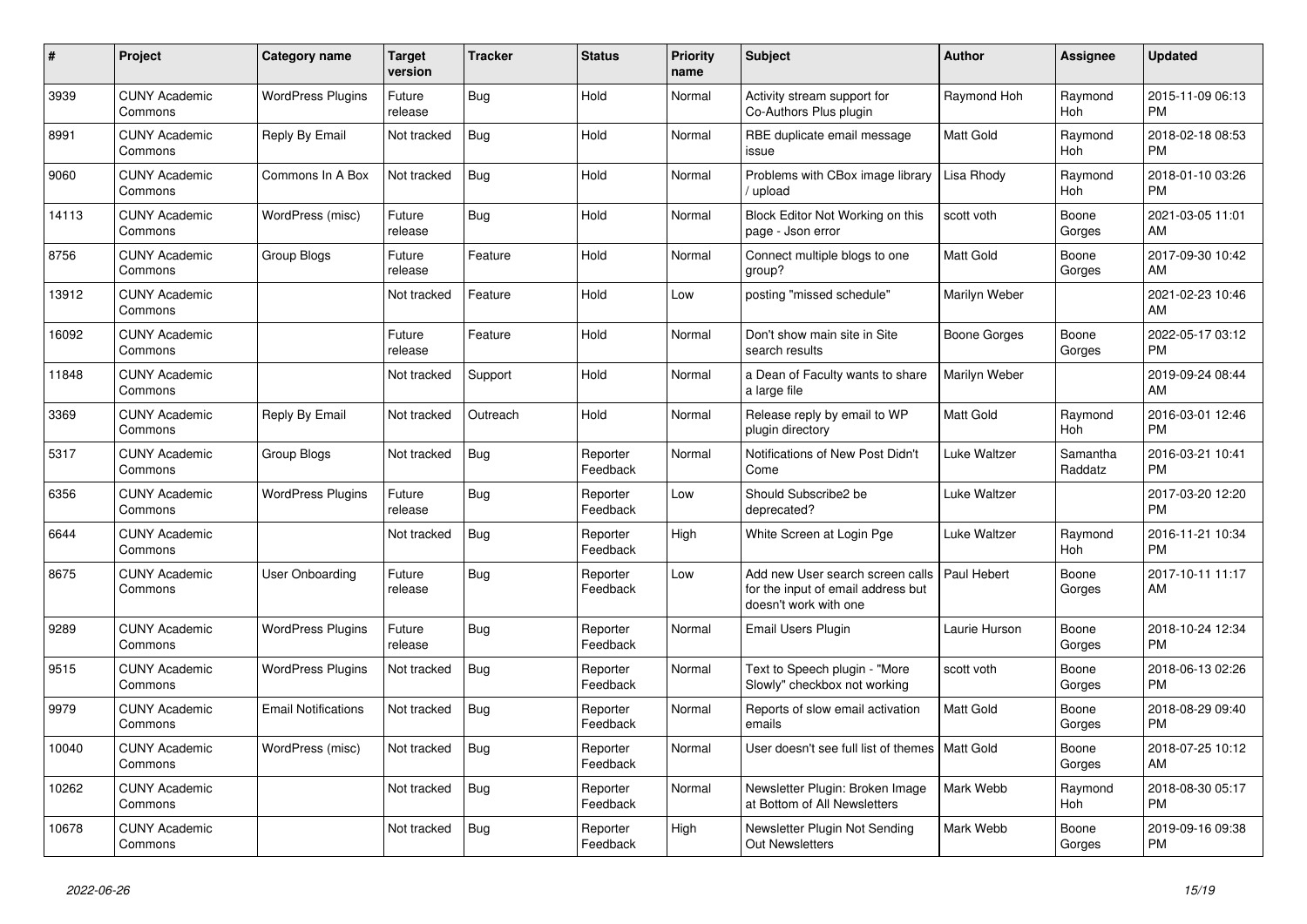| #     | Project                         | Category name              | <b>Target</b><br>version | <b>Tracker</b> | <b>Status</b>        | <b>Priority</b><br>name | <b>Subject</b>                                                                                | <b>Author</b>           | <b>Assignee</b>       | <b>Updated</b>                |
|-------|---------------------------------|----------------------------|--------------------------|----------------|----------------------|-------------------------|-----------------------------------------------------------------------------------------------|-------------------------|-----------------------|-------------------------------|
| 10769 | <b>CUNY Academic</b><br>Commons | <b>WordPress Themes</b>    | Not tracked              | <b>Bug</b>     | Reporter<br>Feedback | Normal                  | 2011 Theme Sidebar                                                                            | Mark Webb               |                       | 2018-12-04 04:09<br><b>PM</b> |
| 11120 | <b>CUNY Academic</b><br>Commons | WordPress Plugins          | Not tracked              | Bug            | Reporter<br>Feedback | Normal                  | Events Manager Events Not<br>Showing Up                                                       | Mark Webb               |                       | 2019-02-27 04:10<br><b>PM</b> |
| 11415 | <b>CUNY Academic</b><br>Commons | <b>WordPress Plugins</b>   | Not tracked              | <b>Bug</b>     | Reporter<br>Feedback | Normal                  | <b>Blog Subscriptions in Jetpack</b>                                                          | Laurie Hurson           |                       | 2019-05-14 10:34<br>AM        |
| 11556 | <b>CUNY Academic</b><br>Commons | Courses                    | Not tracked              | <b>Bug</b>     | Reporter<br>Feedback | Normal                  | Instructor name given in course<br>listing                                                    | Tom Harbison            |                       | 2019-06-25 04:12<br><b>PM</b> |
| 11971 | <b>CUNY Academic</b><br>Commons | <b>Email Notifications</b> | Future<br>release        | Bug            | Reporter<br>Feedback | Low                     | Pictures obscured in emailed post<br>notifications                                            | Marilyn Weber           | Raymond<br>Hoh        | 2019-11-21 01:14<br><b>PM</b> |
| 12198 | <b>CUNY Academic</b><br>Commons |                            | Not tracked              | <b>Bug</b>     | Reporter<br>Feedback | Normal                  | Duplicate listing in My Sites                                                                 | Tom Harbison            |                       | 2019-12-09 05:50<br><b>PM</b> |
| 12360 | <b>CUNY Academic</b><br>Commons | <b>WordPress Themes</b>    | Not tracked              | Bug            | Reporter<br>Feedback | Normal                  | site just says "DANTE We are<br>currently in maintenance mode,<br>please check back shortly." | Marilyn Weber           |                       | 2020-02-04 12:13<br><b>PM</b> |
| 13328 | <b>CUNY Academic</b><br>Commons | Group Forums               | Not tracked              | Bug            | Reporter<br>Feedback | Normal                  | cross-posting in two related<br>groups                                                        | Marilyn Weber           | Raymond<br><b>Hoh</b> | 2020-09-15 10:39<br><b>PM</b> |
| 14483 | <b>CUNY Academic</b><br>Commons | WordPress - Media          | Not tracked              | Bug            | Reporter<br>Feedback | Normal                  | Wordpress PDF Embed Stopped<br>Working after JITP Media Clone                                 | Patrick DeDauw          | Boone<br>Gorges       | 2021-05-20 01:51<br><b>PM</b> |
| 14629 | <b>CUNY Academic</b><br>Commons |                            | Not tracked              | <b>Bug</b>     | Reporter<br>Feedback | Normal                  | Possible Post Order Bug?                                                                      | <b>Syelle Graves</b>    |                       | 2021-09-14 10:47<br>AM        |
| 15242 | <b>CUNY Academic</b><br>Commons | Performance                | Not tracked              | Bug            | Reporter<br>Feedback | Normal                  | Slugist site                                                                                  | Raffi<br>Khatchadourian | Boone<br>Gorges       | 2022-02-07 11:14<br>AM        |
| 15516 | <b>CUNY Academic</b><br>Commons | <b>WordPress Plugins</b>   |                          | <b>Bug</b>     | Reporter<br>Feedback | Normal                  | Can't publish or save draft of post<br>on wordpress.com                                       | Raffi<br>Khatchadourian | Raymond<br>Hoh        | 2022-03-02 05:52<br><b>PM</b> |
| 16245 | <b>CUNY Academic</b><br>Commons | WordPress (misc)           |                          | Bug            | Reporter<br>Feedback | Normal                  | Save Button missing on<br>WordPress Profile page                                              | scott voth              | Raymond<br>Hoh        | 2022-06-16 03:09<br><b>PM</b> |
| 2573  | <b>NYCDH Community</b><br>Site  |                            |                          | Feature        | Reporter<br>Feedback | Normal                  | Add dh nyc twitter list feed to site                                                          | <b>Mark Newton</b>      | Matt Gold             | 2013-05-16 11:42<br><b>PM</b> |
| 1456  | <b>CUNY Academic</b><br>Commons | Group Invitations          | Future<br>release        | Feature        | Reporter<br>Feedback | Low                     | Invite to Group Button from Profile   Matt Gold<br>Field                                      |                         | Samantha<br>Raddatz   | 2015-11-09 05:59<br><b>PM</b> |
| 1544  | <b>CUNY Academic</b><br>Commons | Groups (misc)              | Future<br>release        | Feature        | Reporter<br>Feedback | Normal                  | Group Filtering and Sorting                                                                   | Matt Gold               | Chris Stein           | 2019-03-01 02:25<br><b>PM</b> |
| 7115  | <b>CUNY Academic</b><br>Commons | Groups (misc)              | Future<br>release        | Feature        | Reporter<br>Feedback | Normal                  | make licensing info clear during<br>group creation                                            | <b>Matt Gold</b>        | Raymond<br><b>Hoh</b> | 2020-12-08 11:32<br>AM        |
| 9947  | <b>CUNY Academic</b><br>Commons | <b>WordPress Plugins</b>   | Future<br>release        | Feature        | Reporter<br>Feedback | Normal                  | Install H5P quiz plugin                                                                       | <b>Matt Gold</b>        | Boone<br>Gorges       | 2018-09-11 11:01<br>AM        |
| 11077 | <b>CUNY Academic</b><br>Commons | Events                     | Not tracked              | Feature        | Reporter<br>Feedback | Normal                  | Show event category description<br>in event list view                                         | Raffi<br>Khatchadourian |                       | 2019-02-12 10:38<br><b>PM</b> |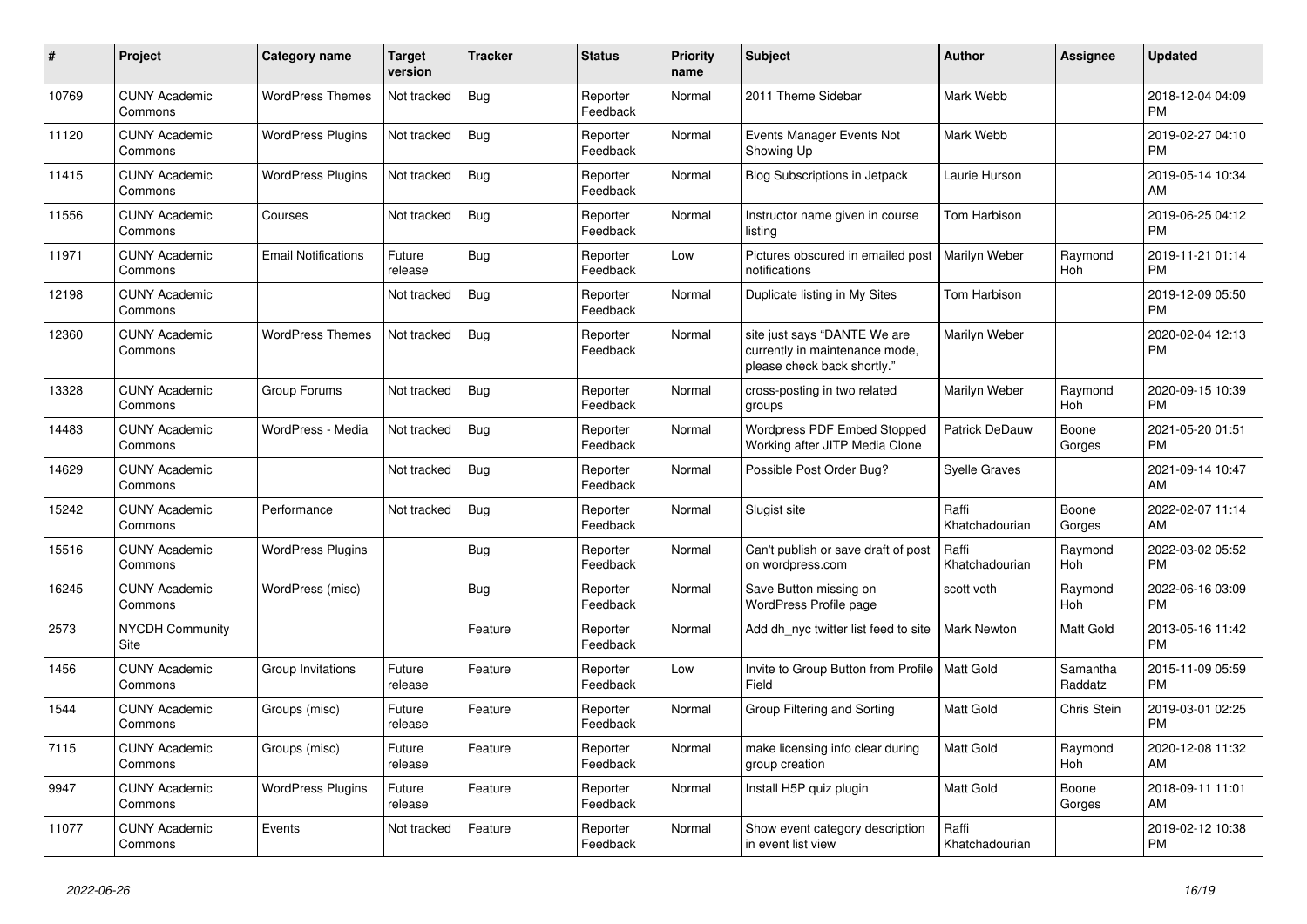| #     | Project                         | <b>Category name</b>     | <b>Target</b><br>version | <b>Tracker</b> | <b>Status</b>        | <b>Priority</b><br>name | <b>Subject</b>                                                     | Author                  | <b>Assignee</b>  | <b>Updated</b>                |
|-------|---------------------------------|--------------------------|--------------------------|----------------|----------------------|-------------------------|--------------------------------------------------------------------|-------------------------|------------------|-------------------------------|
| 11131 | <b>CUNY Academic</b><br>Commons |                          | Future<br>release        | Feature        | Reporter<br>Feedback | Normal                  | <b>Image Annotation Plugins</b>                                    | Laurie Hurson           |                  | 2019-02-26 11:33<br>AM        |
| 11945 | <b>CUNY Academic</b><br>Commons | Reckoning                | Future<br>release        | Feature        | Reporter<br>Feedback | Normal                  | Add Comments bubble to<br>Reckoning views                          | <b>Boone Gorges</b>     | Boone<br>Gorges  | 2019-11-12 05:14<br><b>PM</b> |
| 12121 | <b>CUNY Academic</b><br>Commons | <b>WordPress Plugins</b> | 2.0.2                    | Feature        | Reporter<br>Feedback | Normal                  | Embedding H5P Iframes on<br><b>Commons Site</b>                    | Laurie Hurson           | Boone<br>Gorges  | 2022-06-14 11:36<br>AM        |
| 12446 | <b>CUNY Academic</b><br>Commons | Groups (misc)            | Future<br>release        | Feature        | Reporter<br>Feedback | Normal                  | Toggle default site to group forum<br>posting                      | Laurie Hurson           | Laurie Hurson    | 2020-03-10 11:57<br>AM        |
| 15613 | <b>CUNY Academic</b><br>Commons |                          | 2.0.2                    | Feature        | Reporter<br>Feedback | Normal                  | Adding "Passster" plugin                                           | Laurie Hurson           |                  | 2022-06-14 11:36<br>AM        |
| 15923 | <b>CUNY Academic</b><br>Commons |                          | Not tracked              | Feature        | Reporter<br>Feedback | Normal                  | <b>Bellows Plugin Adjustments</b>                                  | Laurie Hurson           |                  | 2022-04-20 10:10<br>AM        |
| 16290 | <b>CUNY Academic</b><br>Commons |                          |                          | Feature        | Reporter<br>Feedback | Normal                  | Add Table Of Contents Block<br>plug-in                             | Raffi<br>Khatchadourian |                  | 2022-06-24 10:26<br>AM        |
| 5826  | <b>CUNY Academic</b><br>Commons | <b>WordPress Plugins</b> | Future<br>release        | Support        | Reporter<br>Feedback | Normal                  | <b>Remove Subscription Options</b><br>plugin from directory        | Sarah Morgano           | Sarah<br>Morgano | 2016-10-21 04:14<br><b>PM</b> |
| 9207  | <b>CUNY Academic</b><br>Commons |                          | Future<br>release        | Support        | Reporter<br>Feedback | Normal                  | display dashboards made in<br>Tableau?                             | Marilyn Weber           | Boone<br>Gorges  | 2018-04-10 10:42<br>AM        |
| 9211  | <b>CUNY Academic</b><br>Commons | <b>WordPress Plugins</b> | Future<br>release        | Support        | Reporter<br>Feedback | Normal                  | Auto-Role Setting in Forum Plugin<br><b>Causing Some Confusion</b> | Luke Waltzer            | Boone<br>Gorges  | 2018-03-13 11:44<br>AM        |
| 10273 | <b>CUNY Academic</b><br>Commons | Registration             | Not tracked              | Support        | Reporter<br>Feedback | Normal                  | users combining CF and campus<br>address                           | Marilyn Weber           |                  | 2019-09-18 10:58<br>AM        |
| 10657 | <b>CUNY Academic</b><br>Commons |                          | Not tracked              | Support        | Reporter<br>Feedback | Normal                  | child theme problems                                               | Marilyn Weber           |                  | 2018-11-08 01:19<br><b>PM</b> |
| 10982 | <b>CUNY Academic</b><br>Commons | Domain Mapping           | Not tracked              | Support        | Reporter<br>Feedback | Normal                  | <b>CNAME</b> question                                              | scott voth              |                  | 2019-01-22 04:29<br><b>PM</b> |
| 11149 | <b>CUNY Academic</b><br>Commons |                          | Not tracked              | Support        | Reporter<br>Feedback | Normal                  | comments getting blocked                                           | Marilyn Weber           | Raymond<br>Hoh   | 2019-03-26 11:40<br>AM        |
| 11386 | <b>CUNY Academic</b><br>Commons | WordPress - Media        | Not tracked              | Support        | Reporter<br>Feedback | Normal                  | disappearing images                                                | scott voth              | Boone<br>Gorges  | 2019-05-14 10:32<br>AM        |
| 11449 | <b>CUNY Academic</b><br>Commons | WordPress - Media        | Not tracked              | Support        | Reporter<br>Feedback | Normal                  | Cloning Media Library for JITP<br>from Staging to Production Site  | Patrick DeDauw          | Boone<br>Gorges  | 2019-05-13 12:00<br><b>PM</b> |
| 11493 | <b>CUNY Academic</b><br>Commons | Domain Mapping           | Not tracked              | Support        | Reporter<br>Feedback | Normal                  | Domain Mapping Request - Talia<br>Schaffer                         | scott voth              | Matt Gold        | 2019-08-06 08:39<br>AM        |
| 11509 | <b>CUNY Academic</b><br>Commons |                          | Not tracked              | Support        | Reporter<br>Feedback | Normal                  | deleted Page causing a Menu<br>problem?                            | Marilyn Weber           |                  | 2019-06-04 09:54<br>AM        |
| 11771 | <b>CUNY Academic</b><br>Commons |                          | Not tracked              | Support        | Reporter<br>Feedback | Normal                  | post displays in sections                                          | Marilyn Weber           |                  | 2019-08-20 10:34<br>AM        |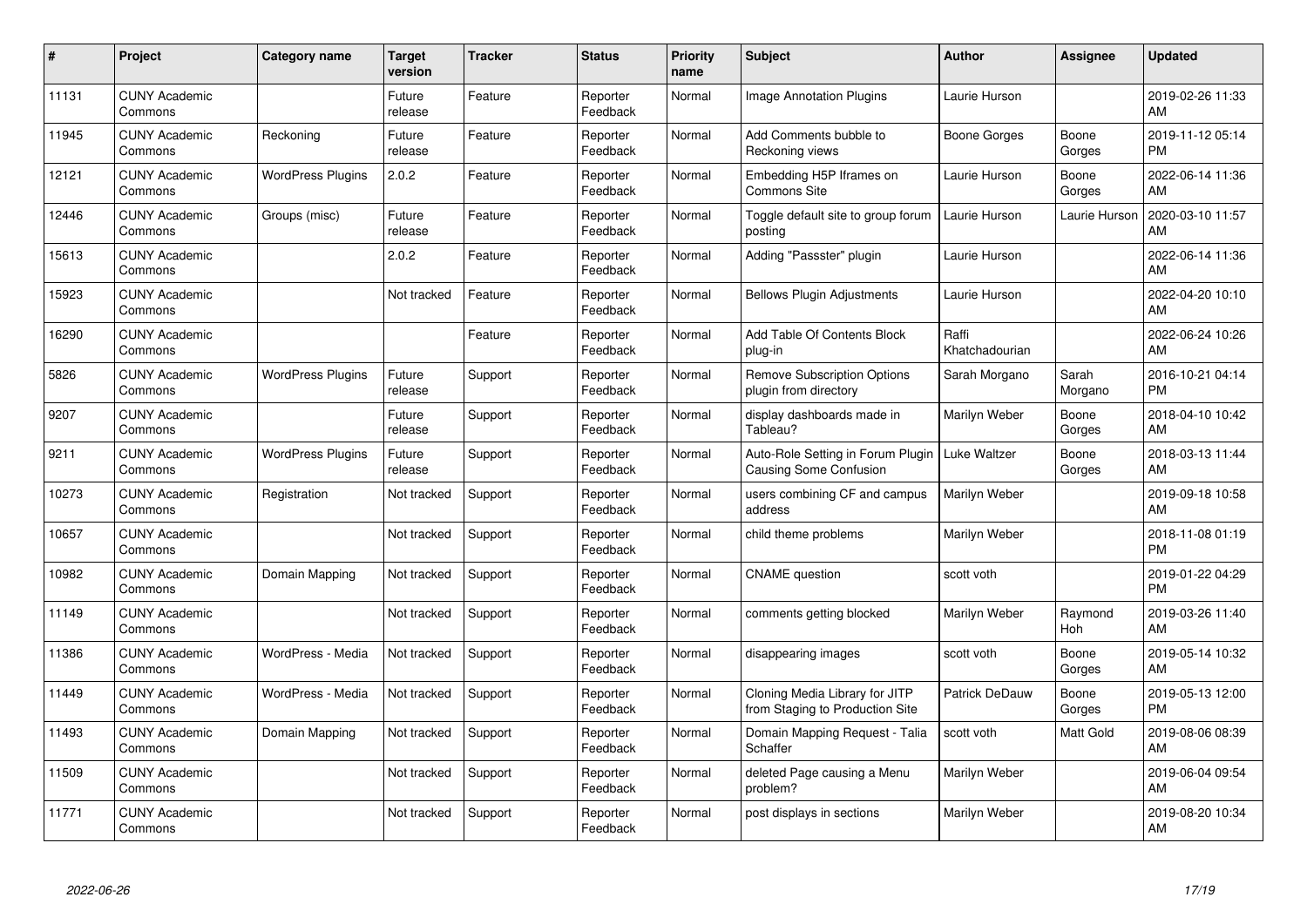| #     | Project                         | Category name            | <b>Target</b><br>version | <b>Tracker</b> | <b>Status</b>        | <b>Priority</b><br>name | <b>Subject</b>                                                    | <b>Author</b>  | <b>Assignee</b>       | <b>Updated</b>                |
|-------|---------------------------------|--------------------------|--------------------------|----------------|----------------------|-------------------------|-------------------------------------------------------------------|----------------|-----------------------|-------------------------------|
| 11787 | <b>CUNY Academic</b><br>Commons |                          | Not tracked              | Support        | Reporter<br>Feedback | Normal                  | automated comments notifications<br>on ZenDesk                    | Marilyn Weber  |                       | 2019-08-26 06:18<br><b>PM</b> |
| 11788 | <b>CUNY Academic</b><br>Commons | <b>WordPress Plugins</b> | Future<br>release        | Support        | Reporter<br>Feedback | Normal                  | Plugin Request - Browse Aloud                                     | scott voth     |                       | 2019-09-24 08:42<br>AM        |
| 12004 | <b>CUNY Academic</b><br>Commons |                          | Not tracked              | Support        | Reporter<br>Feedback | Normal                  | Notifications for spam blog<br>comments                           | Gina Cherry    | Raymond<br>Hoh        | 2019-11-01 12:05<br><b>PM</b> |
| 12350 | <b>CUNY Academic</b><br>Commons | Blogs (BuddyPress)       | Not tracked              | Support        | Reporter<br>Feedback | Normal                  | URL creation problem                                              | Marilyn Weber  |                       | 2020-02-03 11:27<br>AM        |
| 12484 | <b>CUNY Academic</b><br>Commons |                          | Not tracked              | Support        | Reporter<br>Feedback | Normal                  | Sign up Code for COIL Course<br>starting in March                 | Laurie Hurson  | <b>Matt Gold</b>      | 2020-03-02 02:26<br><b>PM</b> |
| 12741 | <b>CUNY Academic</b><br>Commons | <b>WordPress Plugins</b> | Not tracked              | Support        | Reporter<br>Feedback | Normal                  | Tableau Public Viz Block                                          | Marilyn Weber  | Raymond<br><b>Hoh</b> | 2020-05-12 11:00<br>AM        |
| 13034 | <b>CUNY Academic</b><br>Commons |                          | Not tracked              | Support        | Reporter<br>Feedback | Normal                  | a site is asking people to join the<br>Commons to get a download  | Marilyn Weber  |                       | 2020-07-12 07:23<br>AM        |
| 13255 | <b>CUNY Academic</b><br>Commons |                          | Not tracked              | Support        | Reporter<br>Feedback | Normal                  | Accessibility problems                                            | Marilyn Weber  |                       | 2020-09-01 05:48<br><b>PM</b> |
| 13975 | <b>CUNY Academic</b><br>Commons | Social Paper             | Not tracked              | Support        | Reporter<br>Feedback | Normal                  | can't approve comments on<br>Social Paper paper                   | Marilyn Weber  |                       | 2021-02-12 09:33<br>AM        |
| 14074 | <b>CUNY Academic</b><br>Commons | WordPress (misc)         | Not tracked              | Support        | Reporter<br>Feedback | Normal                  | page password protection<br>problem                               | Marilyn Weber  |                       | 2021-03-02 11:03<br>AM        |
| 14398 | <b>CUNY Academic</b><br>Commons |                          | Not tracked              | Support        | Reporter<br>Feedback | Normal                  | Events plug-in notification<br>problem                            | Marilyn Weber  |                       | 2021-05-11 11:21<br>AM        |
| 14538 | <b>CUNY Academic</b><br>Commons |                          | Not tracked              | Support        | Reporter<br>Feedback | Normal                  | <b>Weebly To Commons</b>                                          | Laurie Hurson  |                       | 2021-09-14 10:47<br>AM        |
| 14784 | <b>CUNY Academic</b><br>Commons |                          |                          | Support        | Reporter<br>Feedback | Normal                  | User report of logo problem when<br>using Customizer theme        | Marilyn Weber  |                       | 2021-09-17 10:25<br>AM        |
| 14842 | <b>CUNY Academic</b><br>Commons |                          | Not tracked              | Support        | Reporter<br>Feedback | Normal                  | Question about widgets and block<br>editor                        | Gina Cherry    |                       | 2021-10-06 03:01<br><b>PM</b> |
| 14900 | <b>CUNY Academic</b><br>Commons |                          | Not tracked              | Support        | Reporter<br>Feedback | Normal                  | previous theme?                                                   | Marilyn Weber  |                       | 2021-10-25 10:31<br>AM        |
| 14983 | <b>CUNY Academic</b><br>Commons | WordPress (misc)         | Not tracked              | Support        | Reporter<br>Feedback | Normal                  | 'Read More" tag not working                                       | Rebecca Krisel | Raymond<br>Hoh        | 2021-11-23 01:17<br><b>PM</b> |
| 15169 | <b>CUNY Academic</b><br>Commons |                          | 2.0.2                    | Support        | Reporter<br>Feedback | Normal                  | new Prelude website zipfiles for<br>custom theme and other files. | Marilyn Weber  |                       | 2022-06-14 11:36<br>AM        |
| 15176 | <b>CUNY Academic</b><br>Commons |                          | Not tracked              | Support        | Reporter<br>Feedback | Normal                  | Archiving Q Writing & Old<br>Wordpress Sites on the Commons       | Laurie Hurson  |                       | 2022-02-08 10:28<br>AM        |
| 15260 | <b>CUNY Academic</b><br>Commons |                          |                          | Support        | Reporter<br>Feedback | Normal                  | Diacritical markings   European<br><b>Stages</b>                  | Marilyn Weber  |                       | 2022-02-04 08:16<br>AM        |